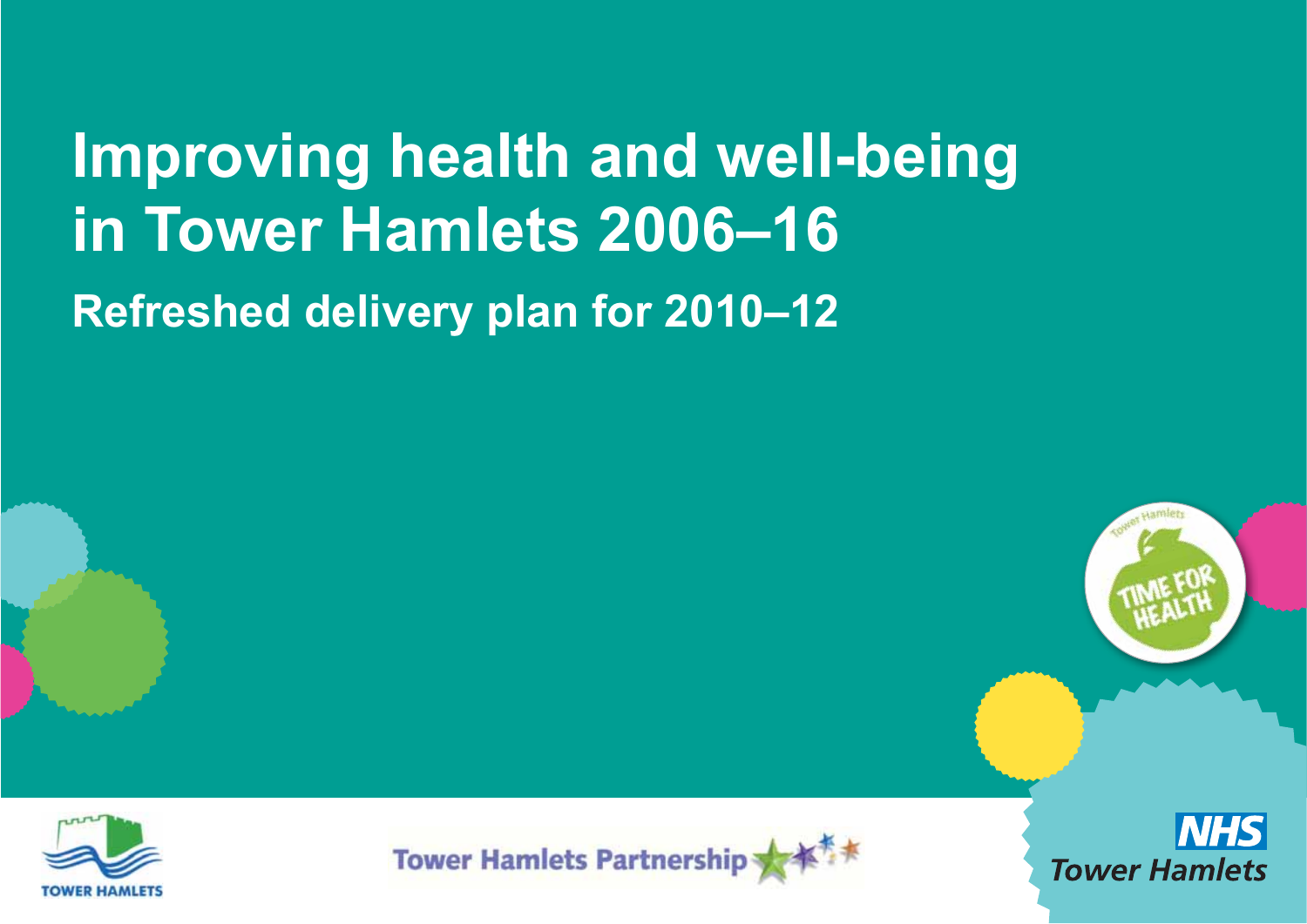

Improving health and well-being in Tower Hamlets 2006–16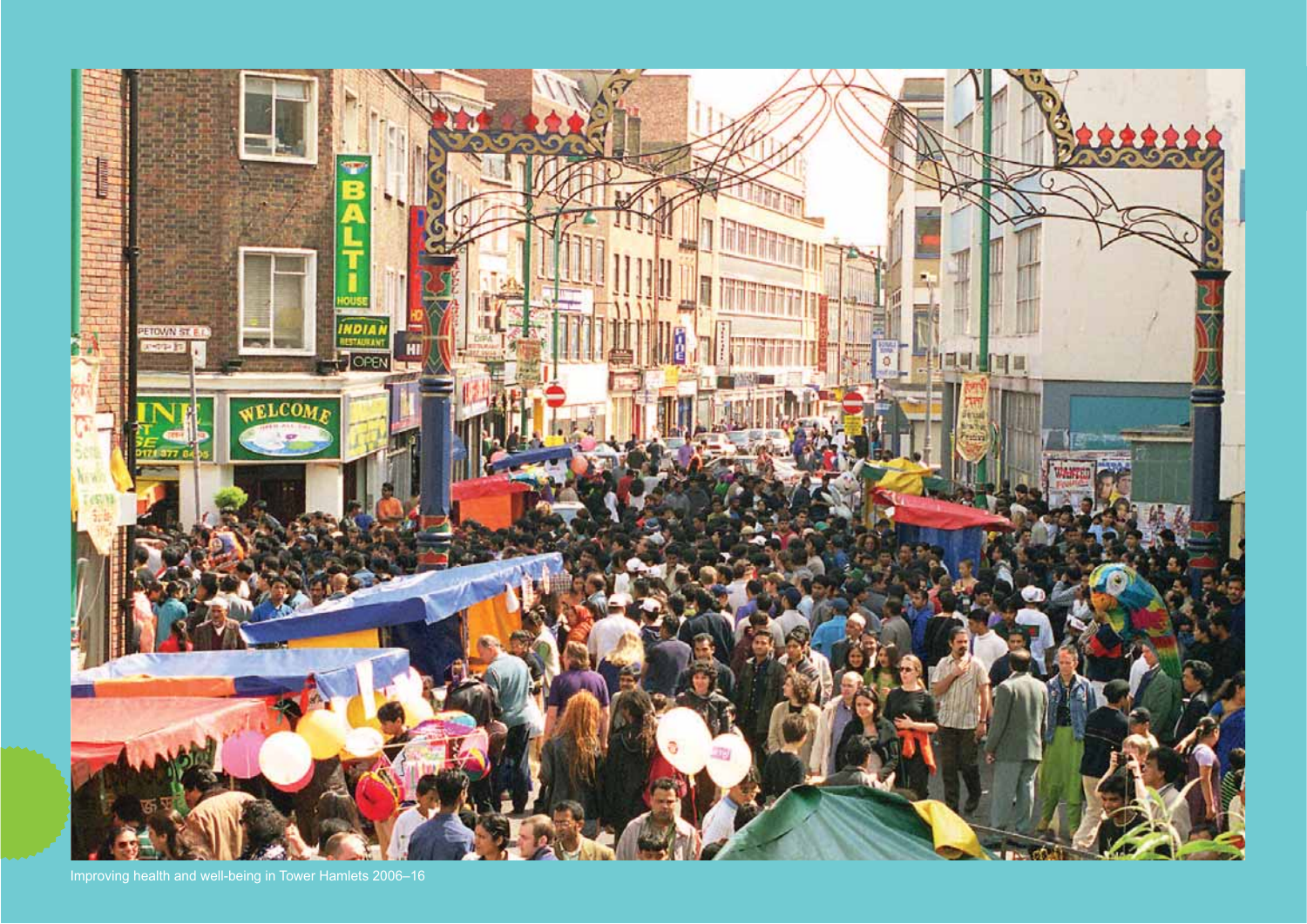## **Contents**

| Foreword                                                                                                                                                                                                                                                                                                   | 4               |
|------------------------------------------------------------------------------------------------------------------------------------------------------------------------------------------------------------------------------------------------------------------------------------------------------------|-----------------|
| Introduction                                                                                                                                                                                                                                                                                               | 5               |
| The key proposals set out in 2009<br>discussion document                                                                                                                                                                                                                                                   | 6               |
| The refreshed strategic objectives and vision                                                                                                                                                                                                                                                              | 9               |
| Vision for services                                                                                                                                                                                                                                                                                        | 11              |
| The key areas for action for 2010-2012                                                                                                                                                                                                                                                                     | 12 <sup>°</sup> |
| Summary                                                                                                                                                                                                                                                                                                    | 17              |
| Appendix 1<br>Health and well-being refresh - delivery plan 2010-2012                                                                                                                                                                                                                                      | 19              |
| Appendix 2<br>The outcome of the consultation with local residents<br>How the refresh strategy was developed<br>Feedback on how services have changed since 2006<br>Priorities emerging from the consultation<br>How the comments link to the propositions contained<br>in the refresh discussion document | 29              |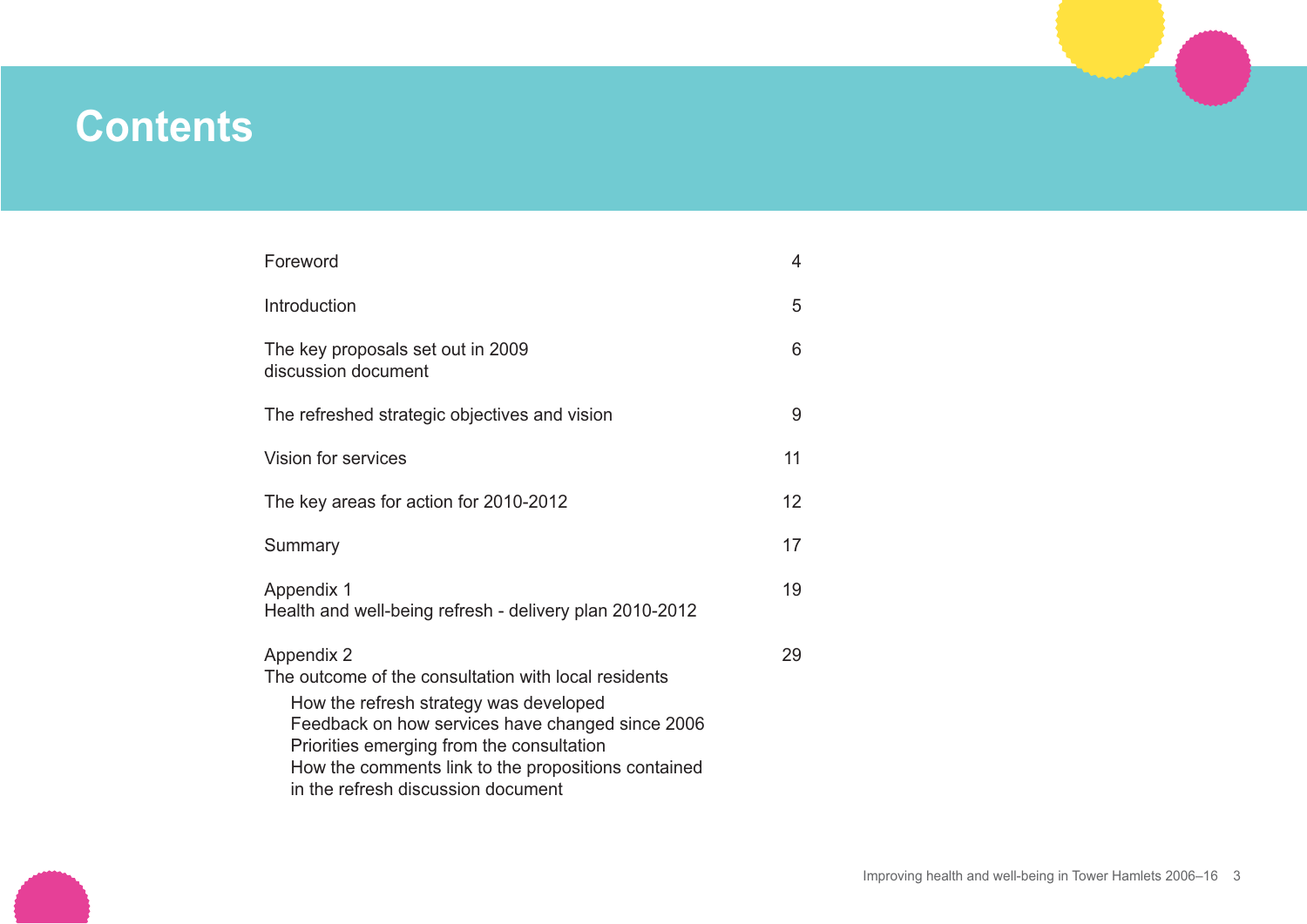# **Foreword**

All of us in the Tower Hamlets Partnership are working to improve the quality of life in Tower Hamlets and improving health and well-being is at the heart of this.

A healthy community is a key theme of the Tower Hamlets Community Plan. Ways in which we will work to transform health is described in this, our improving health and well-being strategy.

Since our first improving health and wellbeing strategy was agreed in 2006, great strides have been made in providing more health and social care services closer to where people live. More advice and support is available from health and social care professionals, community organisations, from children's centres, schools and other local centres.

The discussion with the community that took place in refreshing the strategy and looking to the future, showed that local people welcome these changes and want us to develop them further.

We would like to thank you all who took part in that discussion and issues raised are in appendix 2 of this document.

This strategy describes what we will do to ensure services work better together, ensure we provide the services that people need where they need them and, above all, some of the ways in which we will support individuals and their families to stay healthy. It is our ambition to ensure local people receive the best, most costeffective services, and have the advice and opportunity to manage and improve their health.

#### *Kevan Collins,*

*Chief executive, London Borough of Tower Hamlets*

#### *Alwen Williams,*

*Chief executive, NHS Tower Hamlets*

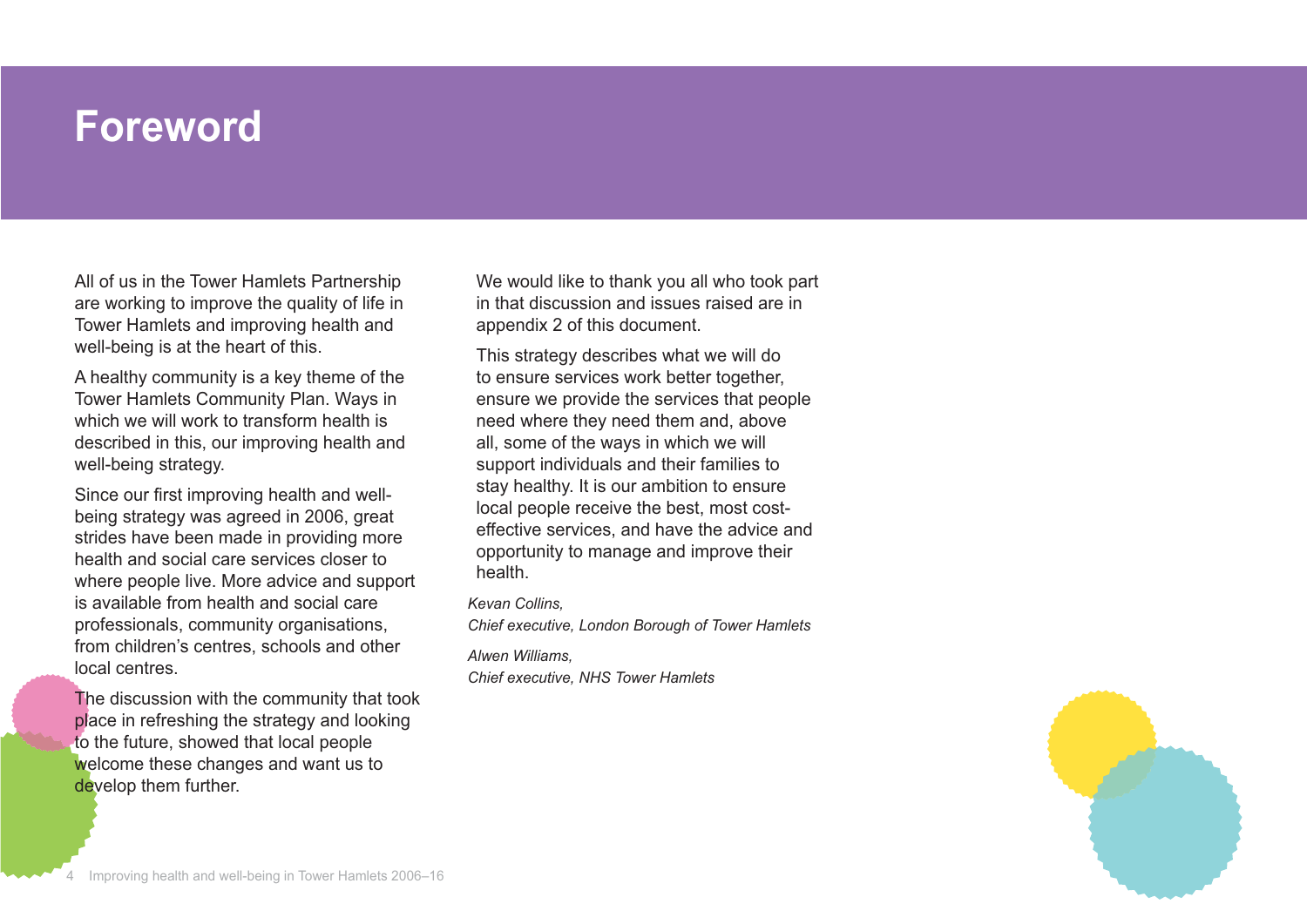# **1 Introduction**

The Tower Hamlets Partnership published a discussion document in February 2009 to support a refresh of the Improving health and well-being strategy, originally developed in 2006.

The refresh has involved a review of action taken since 2006 and a re-appraisal of local needs, given up-dated information on population trends and health and wellbeing issues. Above all, it has involved local people in a discussion of what might make a difference to them over the next three years.

This document brings the refresh to a conclusion and sets out the renewed objectives and commitments of the Partnership for the period 2010–12.

This strategy covers the following:

- A summary of the key proposals contained in the February 2009 discussion document
- A summary of the outcomes from the consultation
- The refreshed objectives and vision for health and services
- The key areas for action

A delivery plan is shown at appendix one. This describes the action to be taken over the next three years in more detail.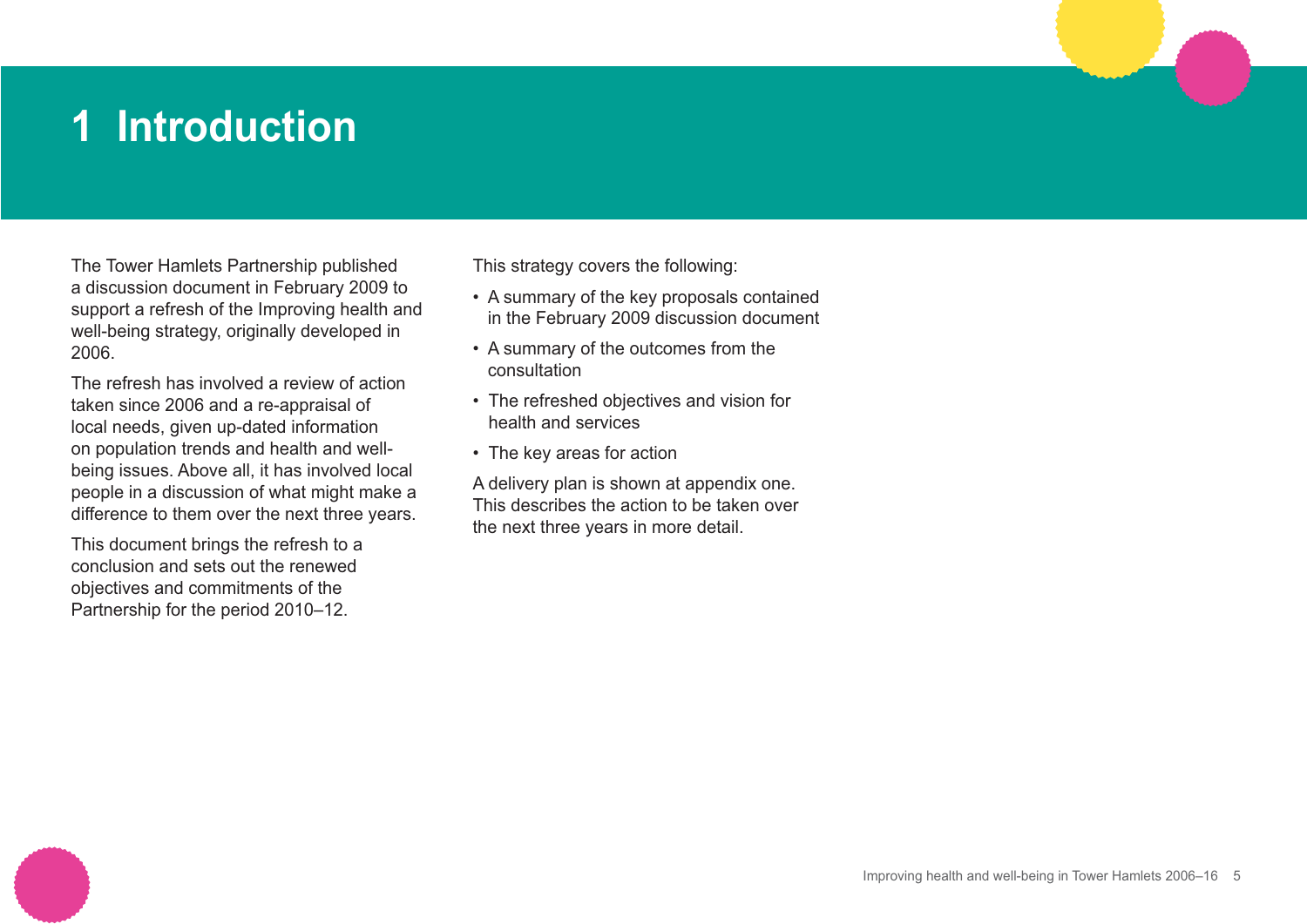# **2 The key proposals set out in the 2009 discussion document**

### **2.1**

The original 2006 strategy set out five strategic goals:

- Reducing inequalities in health
- Improving the experience of those who use services
- Developing excellent, integrated and more localised services
- Promoting independence, choice and control by service users
- Investing resources effectively

#### **2.2**

The strategy's context included some challenging health and well-being issues, as well as rapid population growth. There were opportunities too in the form of the London Olympics and Paralympics games.

#### **2.3**

The vision of services offered in 2006 focused on early action to prevent problems and real enablement of residents to choose services and to retain independence. Services would be closer to communities, and in locations where different services and professionals would be brought together.

#### **2.4**

A key feature of the 2006 strategy was the development of local networks of services bringing together health and social care, education, housing and leisure services. The networks would also provide a focal point for the integration of third sector services.

#### **2.5**

The 2009 discussion document then took stock of developments since 2006. There were many examples of closer joint working on healthy lives (tobacco control and healthier lives strategies), the integration of services (Barkantine polyclinic, LinkAge Plus, and the development of 21 children's centres), and the development of primary care networks and investments in improved access to services.

#### **2.6**

However, the recent Joint Strategic Needs Assessment confirmed the considerable health and well-being challenges that remain. These span issues of deprivation, differentials within the borough on life expectancy, and the importance of providing protection for vulnerable adults and children.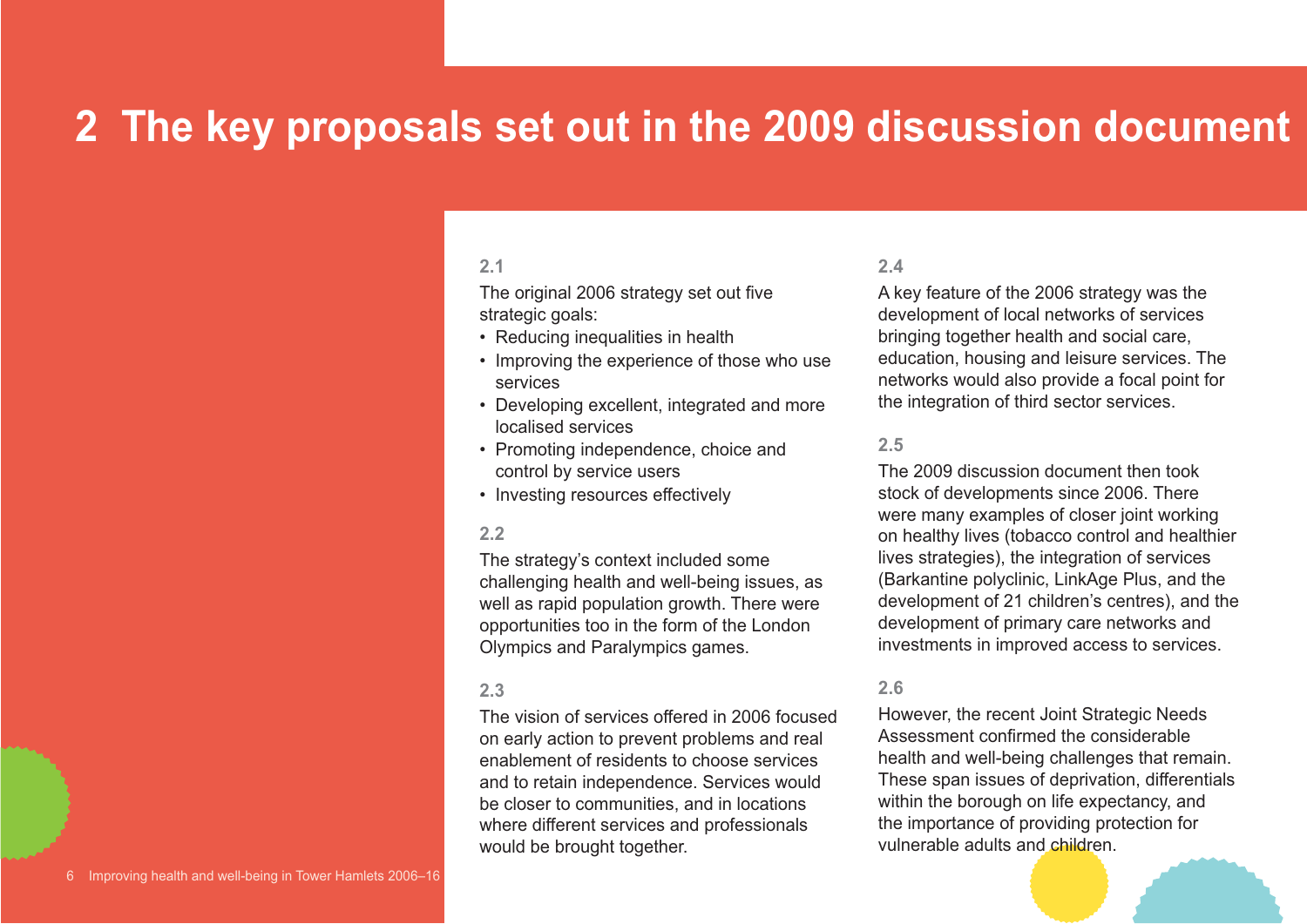#### **2.7**

The policy and financial context has changed since 2006. There is now a much greater focus on quality and personalisation of service.

#### **2.8**

Public spending is in the spotlight with the requirement to ensure not only value for money but also to ensure more efficient use of resources across the agencies.

### **2.9**

The 2009 consultation confirmed the relevance of the original five strategic goals and the overall vision. On the basis of the issues and new context it suggested that more attention be given to combined agency work to help residents stay healthy. This agenda would include joint agency work to foster a more conducive environment (safe roads and homes, clean air, green spaces, accessible leisure and action to promote work). The agenda would also include a more locally sensitive local area partnership (LAP) approach to the promotion of healthy living.

#### **2.10**

The document emphasised the significance of support to families. Empowered parents can promote the health of children, and children can assist in influencing their parents. Services should be brought together where families might be gathered, for example at schools, leisure facilities and at places of worship. Council, NHS and third sector services could also share information on family needs more effectively.

#### **2.11**

The development of networks remained a key plank of strategy but the thinking had moved on from 2006. The discussion document recommended the development of eight LAP based networks to provide the basis for local needs assessment and the integration of public services.

#### **2.12**

We are developing these networks further into polysystems (one for each locality and based on a GP registered population of 60-75,000). These will promote health and well-being, maximise prevention and provide the services,

staffing and health and social care settings from which to deliver more integrated services in local neighbourhoods. They will support our strategy of reducing health inequalities and delivering more care in the community, ensuring people only have to go to hospital or in supported care if they need to. They will take into consideration the health and wellbeing needs that are specific to the area, providing in partnership; health, social and other support to those who live there.

#### **2.13**

The integration of services need not wait for co-location or the integration of information systems. For example, early opportunities will be taken to tie community mental health teams as well as adult social care to the networks on polysystems.

#### **2.14**

Finally, the development of personalised care would ensure improvements in user satisfaction as individuals became much more involved in communicating specific needs and preferences and in controlling individual spend.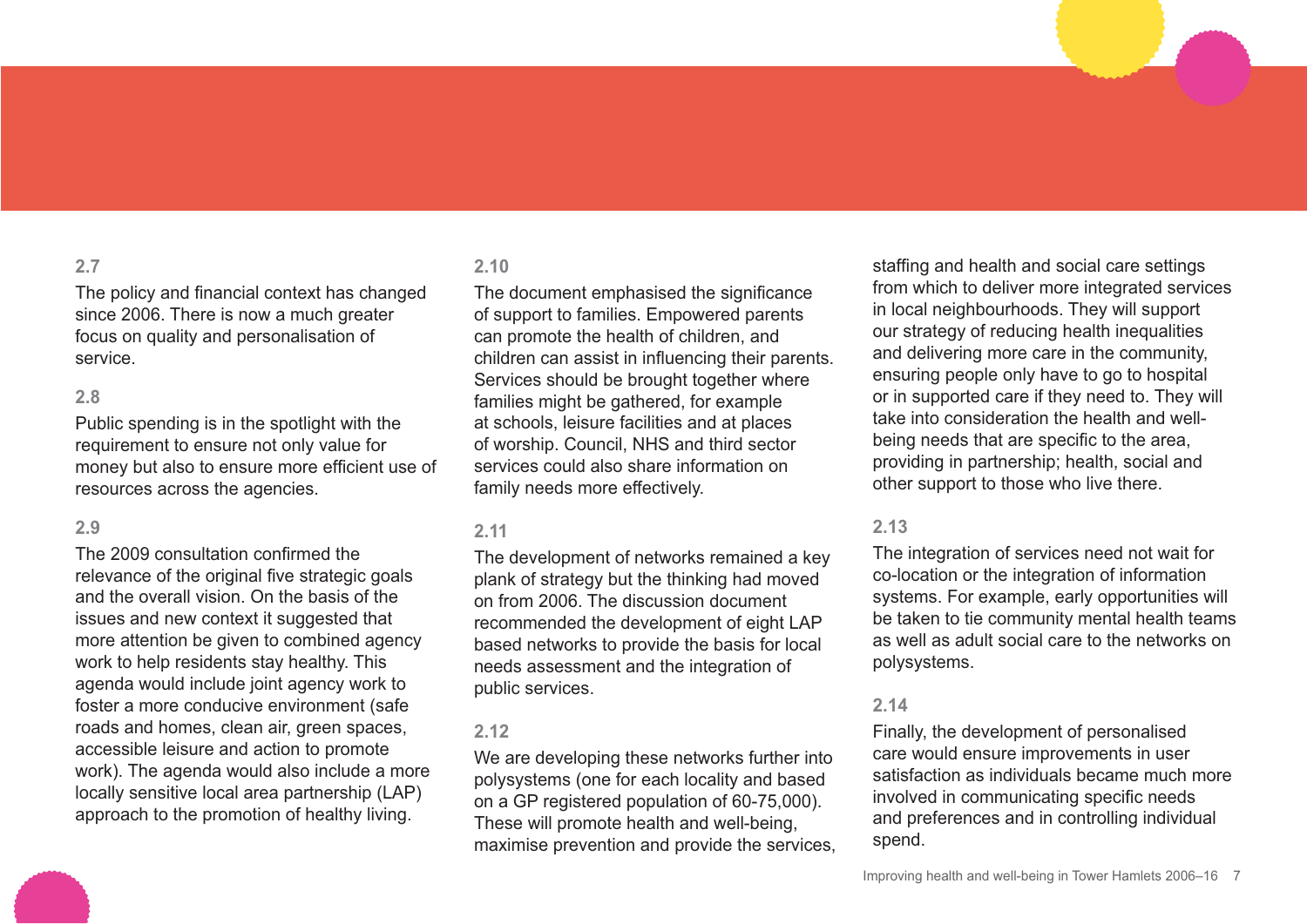

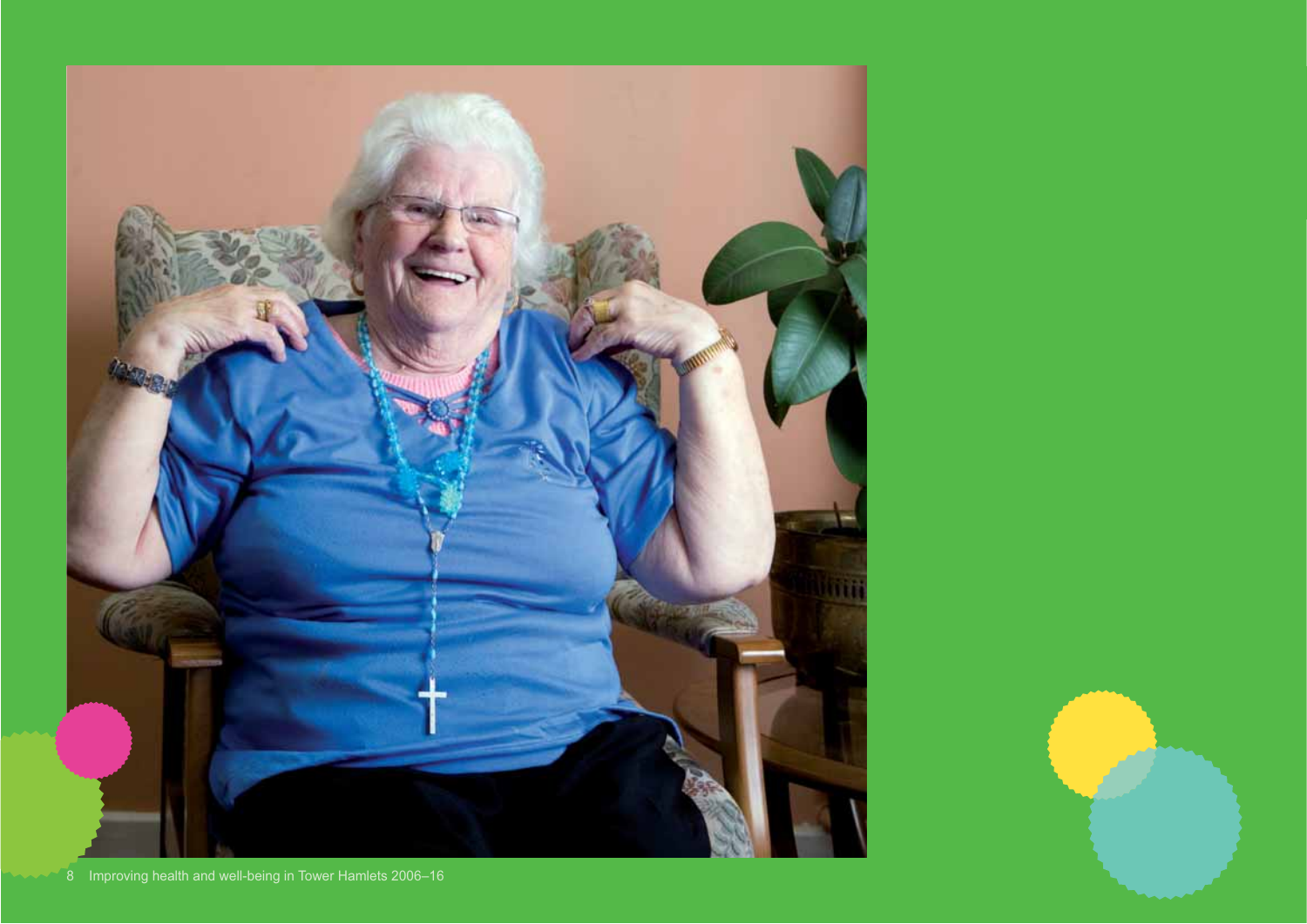# **3 The refreshed strategic objectives and vision**

### **3.1**

The refresh process has involved a review of action taken since 2006 as well as a re-appraisal of needs given up-dated information on local population trends and health and well-being issues. Above all it has involved local people in a discussion of what might make a difference to them over the next three years.

### **3.2**

On the basis of this work, the Partnership wishes to re-state its commitment to the five key health and well-being goals of:

- Reducing inequalities in health
- Improving the experience of those who use services
- Developing excellent, integrated and more localised services
- Promoting independence, choice and control by service users
- Investing resources effectively

8.3 Within these goals the Partnership has key targets or goals that would be markers of success in each of the area and these are detailed in the delivery appendix<sup>1</sup>.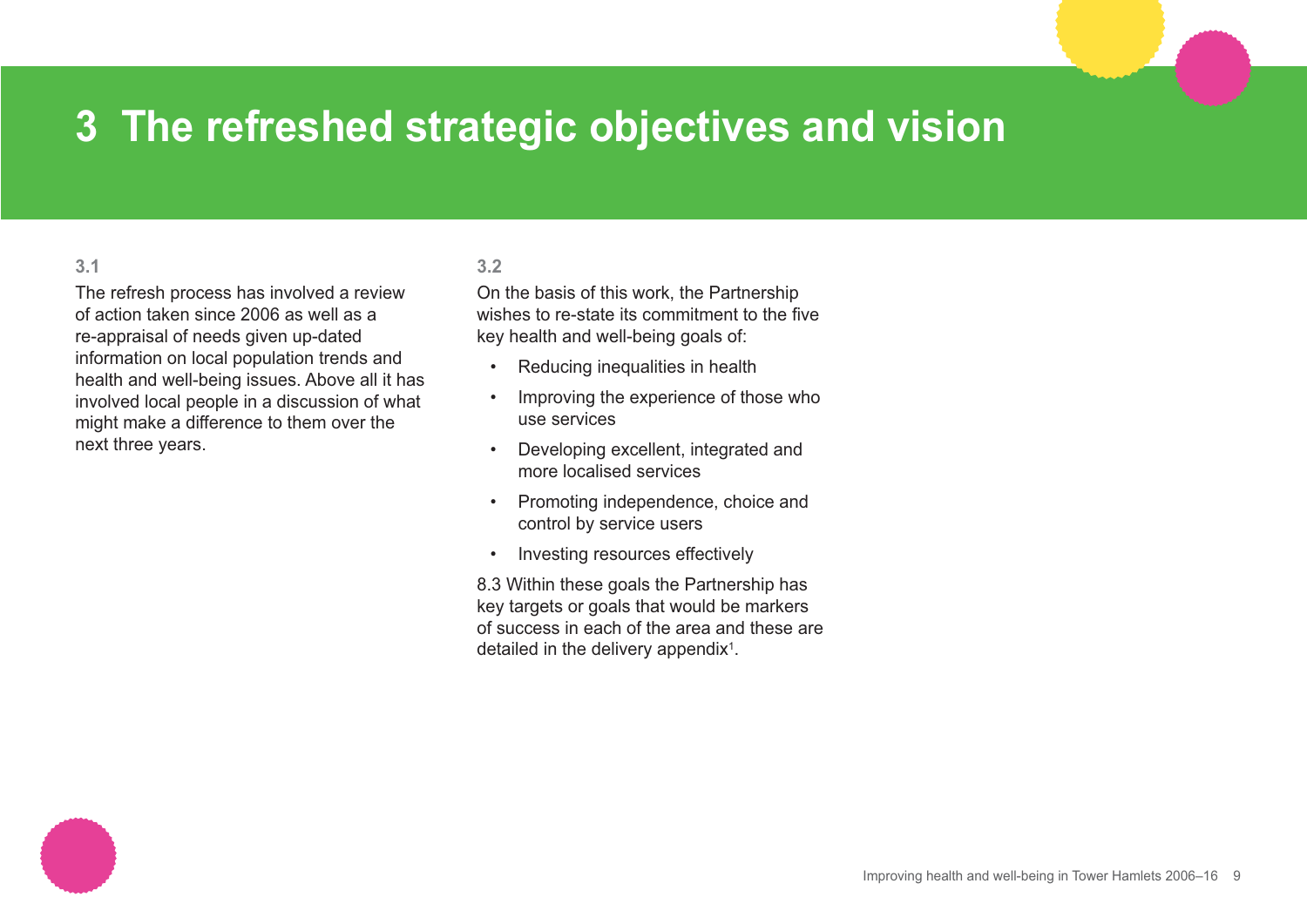

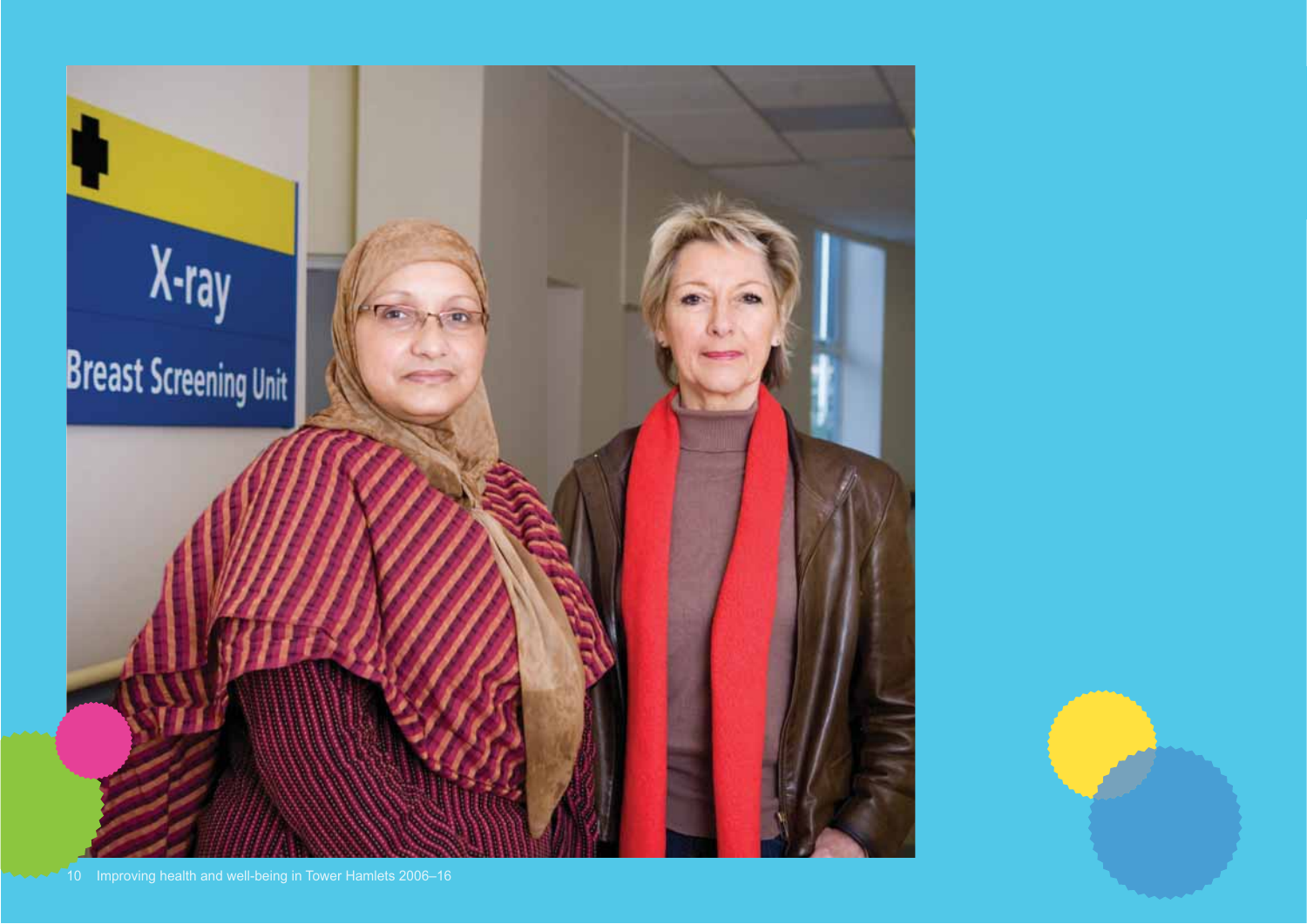# **4 Vision for services**

#### **4.1**

The Partnership has re-committed to the longer term vision for services (2016) as set out in the 2006 strategy; namely that:

- Our services will be the best in the country, and will be recognised by the people of Tower Hamlets as being so
- High quality services will be provided to a dramatically regenerated borough, with a population that is likely to grow by 50%. They will offer equal access and choice to every single person in the borough, reflecting the diversity of the population, and will be overwhelmingly staffed by local people whose demographic profile reflects the community served
- Nobody will ever have the experience of being asked for the same information twice by different health and social care professionals; information will be controlled by the service user, not the professionals, and subject to that control will be instantly available to everybody who needs to see it, wherever and whenever the need arises.

• Care will be experienced as if it were provided by one organisation in a completely co-ordinated and seamless way, irrespective of the actual organisational arrangements in place.

- The great majority of care and support will be provided in the communities in which people live, not in hospital and not in institutional settings. It will however be supported by the highest quality secondary care services, with maximum ease of access. It will be largely delivered in or close to people's homes, using modern technology to reduce travelling and to ensure prompt response.
- Health, social care, voluntary sector and service user groups will work alongside each other in high quality primary and community care facilities, offering one point of localised access to the full range of services.
- The care and treatment of the individual will be controlled by that individual, supported by the best professional staff. Services will be embedded in their local communities, drawing on all the resources of those communities, and with a clear accountability to those communities.

Individuals will feel informed and enabled to take decisions on their care, whether that is care by themselves or others. Individuals will feel that they really have a choice. This will be underpinned by strong multi-agency safeguarding policies and procedures to maximise positive risk taking that supports individuals to exercise choice and control over their care.

• Appropriate care and support will enable more children to reach their potential, supporting schools in increasing achievement to ensure our young people attain the skills needed to access employment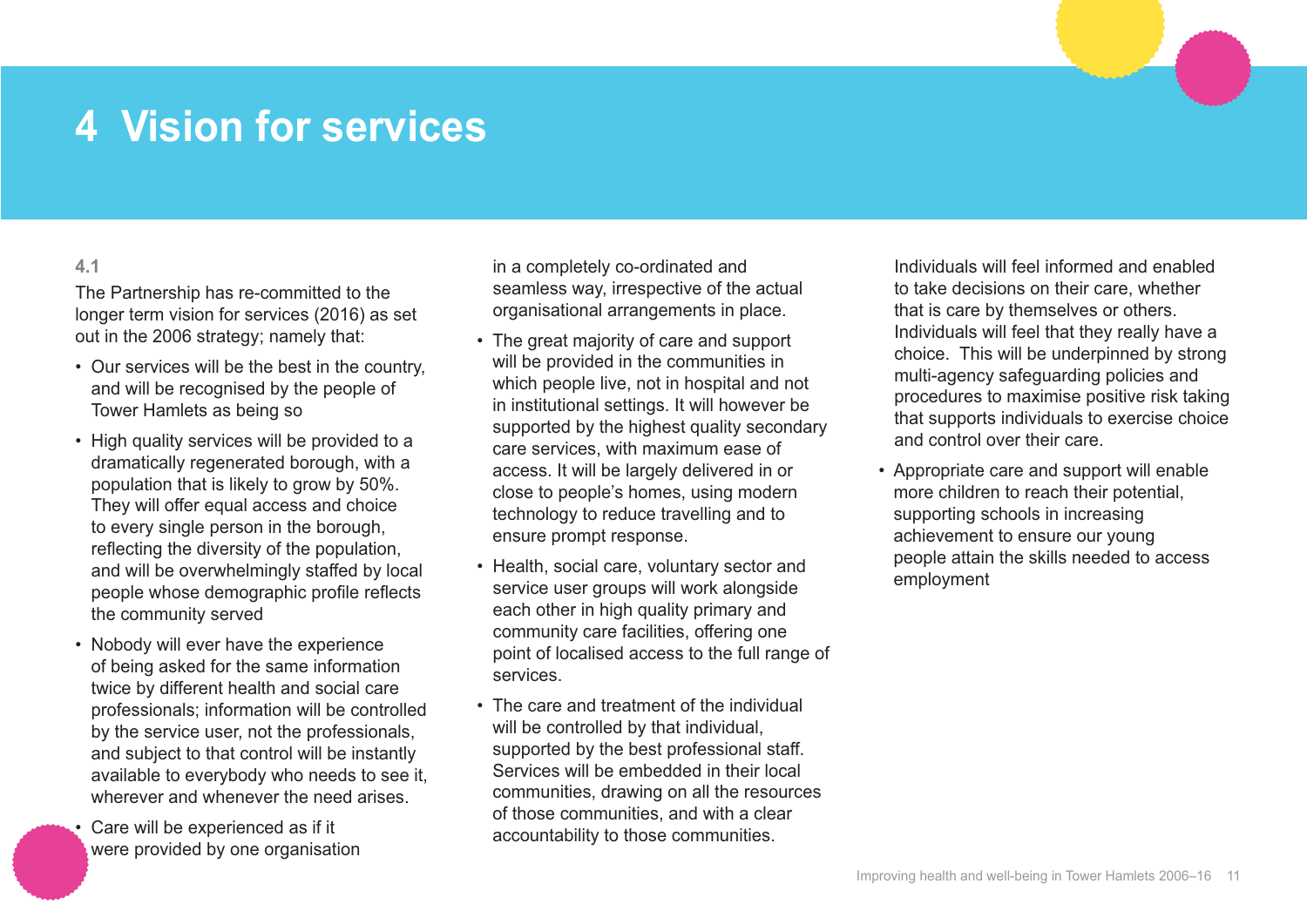# **5 The key areas for action for 2010-2012**

#### **5.1**

On the basis of the consultation, the Partnership considers that the five strategic goals provide a practical framework for collective action to achieve the longer term vision.

#### **Reducing Inequalities in health and well-being with an emphasis on staying healthy and supporting families**

The partnership will continue to address the broader determinants of health, as outlined in the strategic review of health inequalities, including early years, improving educational attainment, helping people into work and maximising benefit uptake and strengthening communities. We have developed a local development framework for planning which explicitly includes health.

#### **5.2**

The Partnership will take forward the current strategies on obesity (Healthy weight, healthy lives) and tobacco control to support an environment that makes it easier for people to integrate healthy living into their

daily lives. We will work across the five Olympic host boroughs to ensure that the opportunity is taken to increase engagement in physical activity.

#### **5.3**

As LAP based networks develop, we will establish local healthy living programmes to be geared to local needs. The LAP structures can be built upon to consult with local people and promote local understanding and ownership for programmes.

#### **5.4**

The Partnership will take every step to ensure that front line service providers are equipped to convey information and support to residents on living healthily.

#### **5.5**

The Time for health brand will be a key vehicle for disseminating messages on healthy living and for providing support direct to residents as well as through service providers.

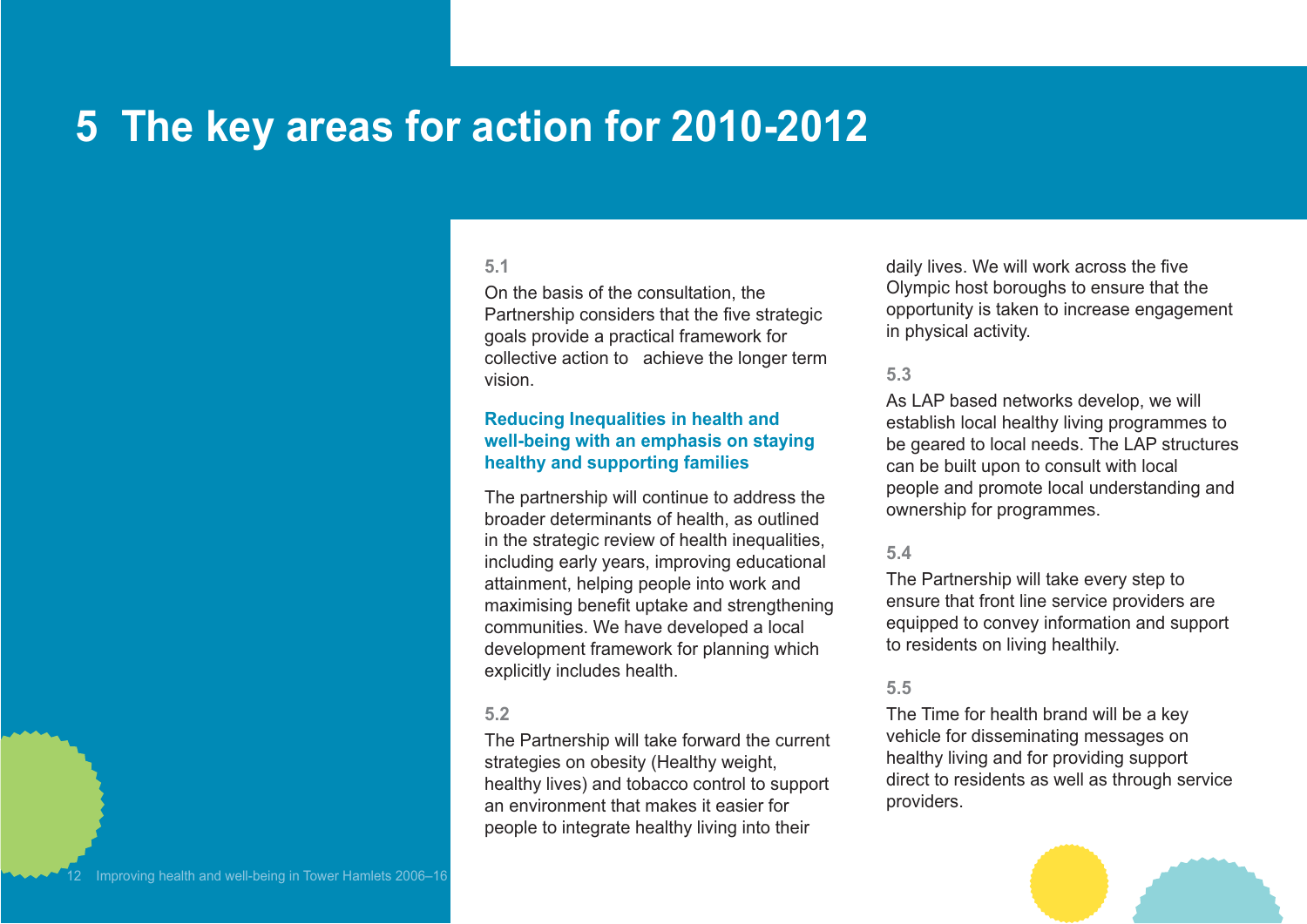#### **5.6**

Assessment of risk and the screening for early signs of disease will also be a focus for activity.

### **5.7**

Worklessness will be addressed more specifically through specific initiatives to enhance local participation in apprenticeships and local recruitment to entry level positions within the NHS and the local authority. Occupational health programmes will be established across the borough to ensure that those at risk of ill health are supported to remain healthy and stay in work.

#### **5.8**

The partnership will focus effort on information, education and training for families to enable positive action across the generations on health.



#### **Improving the experience of people who use services**

#### **5.9**

A focus of service improvement will be on primary care, urgent care, maternity and mental health services. Actions will include the mainstreaming of pilot programmes along with the development of specific new services.

#### **5.10**

The partnership will implement the multiagency carer strategy focusing on improved support to carers through improved information and access to services.

#### **5.11**

For older adults, the completion of local needs assessment work will be key to implementing the recommendations of the National Dementia Strategy.

#### **5.12**

The next three years will see a focus on service quality. Patient reported outcome measures will be part and parcel of improved quality assurance across the range of health and social care providers.

#### **Developing excellent, integrated and more localised services with a focus on the integration of services and care closer to home**

#### **5.13**

Health services within primary care will be improved with additional GP appointments and online or automated telephone bookings. Urgent care will be enhanced through the promotion of the Pharmacy First programme.

#### **5.14**

Services for children with disabilities will be improved through increased access to co-ordinated multi-agency support and the establishment of a specialist transitions team. Mental health promotion will be embedded in the work of the children's centres.

#### **5.15**

#### The key feature of change will be the establishment of local provider networks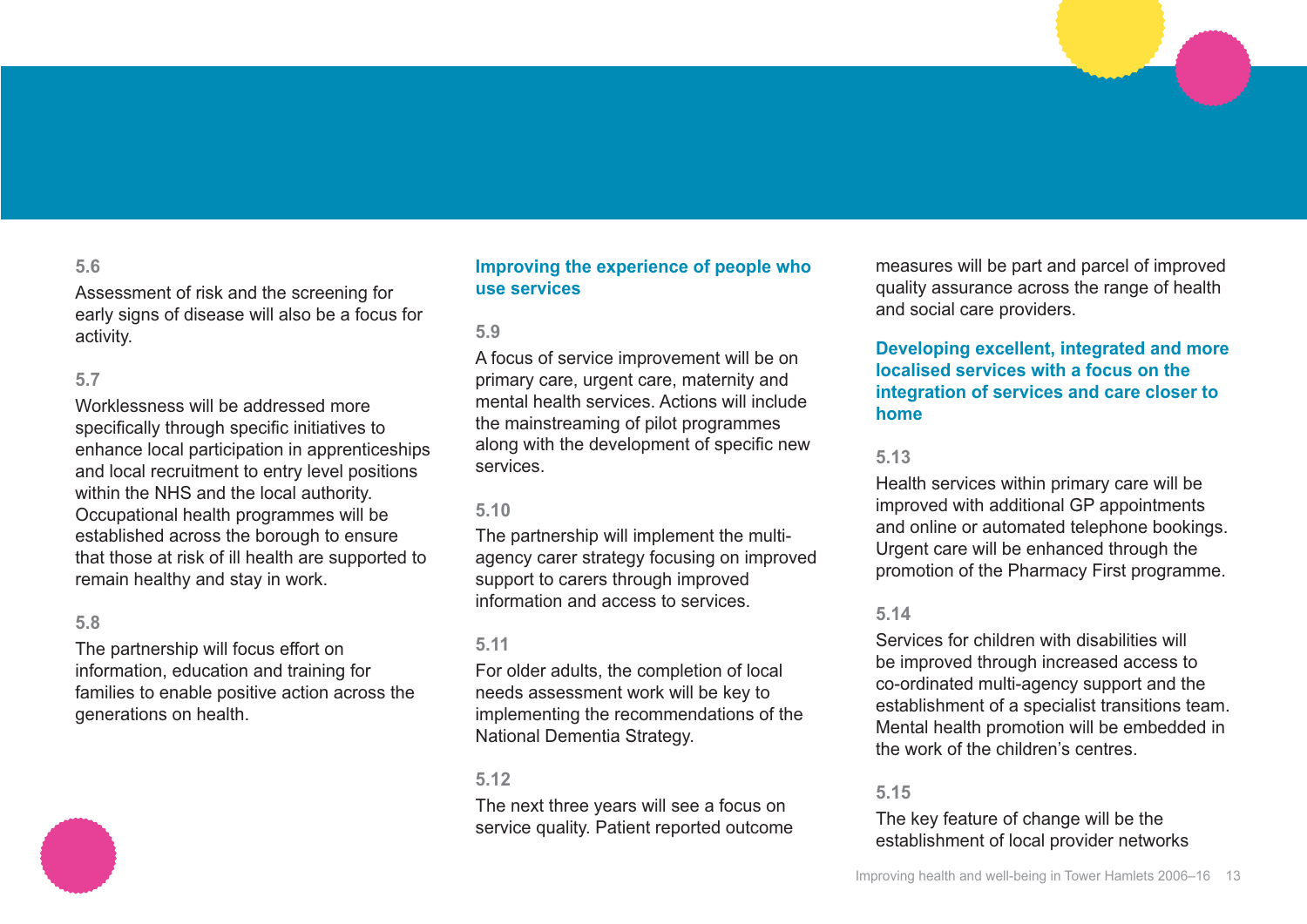within each of the eight LAPs. These networks will comprise primary care practitioners working together and with other key service providers (social care, voluntary sector and other health providers) to provide care packages for those with long term conditions as well providing heath promotion services (vaccination and immunisations and smoking cessation).

#### **5.16**

The development of LAP based networks will be supported by the re-organisation of the community mental health teams and by the integration of adult social care services. These multi-disciplinary teams will work with single points of access and integrated assessment and care management processes.

#### **5.17**

The development of new health and wellbeing centres and refurbishment of facilities will support both the integration of services and localisation of services away from hospitals.

#### **Promoting independence, choice and control by service users with a focus on the development of personalised care**

#### **5.18**

The Partnership intends that all social care users will be offered the opportunity of controlling their own care through the use of a personal budget.

#### **5.19**

The implementation of care packages within the networks for a full range of long term conditions offer the basis for personalised planning within the field of healthcare.

#### **5.20**

This will be underpinned by strong multiagency policies and procedures backed up by training for staff in safeguarding adults. We want to ensure that patients and service users are supported in a safe environment to exercise choice and control over their care.

#### **5.21**

This means increasing in awareness of safeguarding vulnerable adults through more training and through increasing awareness across all communities within Tower Hamlets.

#### **5.22**

We have seen a significant increase in referrals relating to the financial abuse of adults with mental health problems and of older people. We will increase the training of our staff to identify these risks, and to help people manage their finances safely in the way they want them dealt with.

#### **5.23**

Community safety remains a significant concern for many of our community and particularly for service users with disabilities and for older people. We will work across into the Safer Communities Partnership with the police and domestic violence unit, to reduce barriers to independence, helping people to feel safe and confident in their local area and beyond.

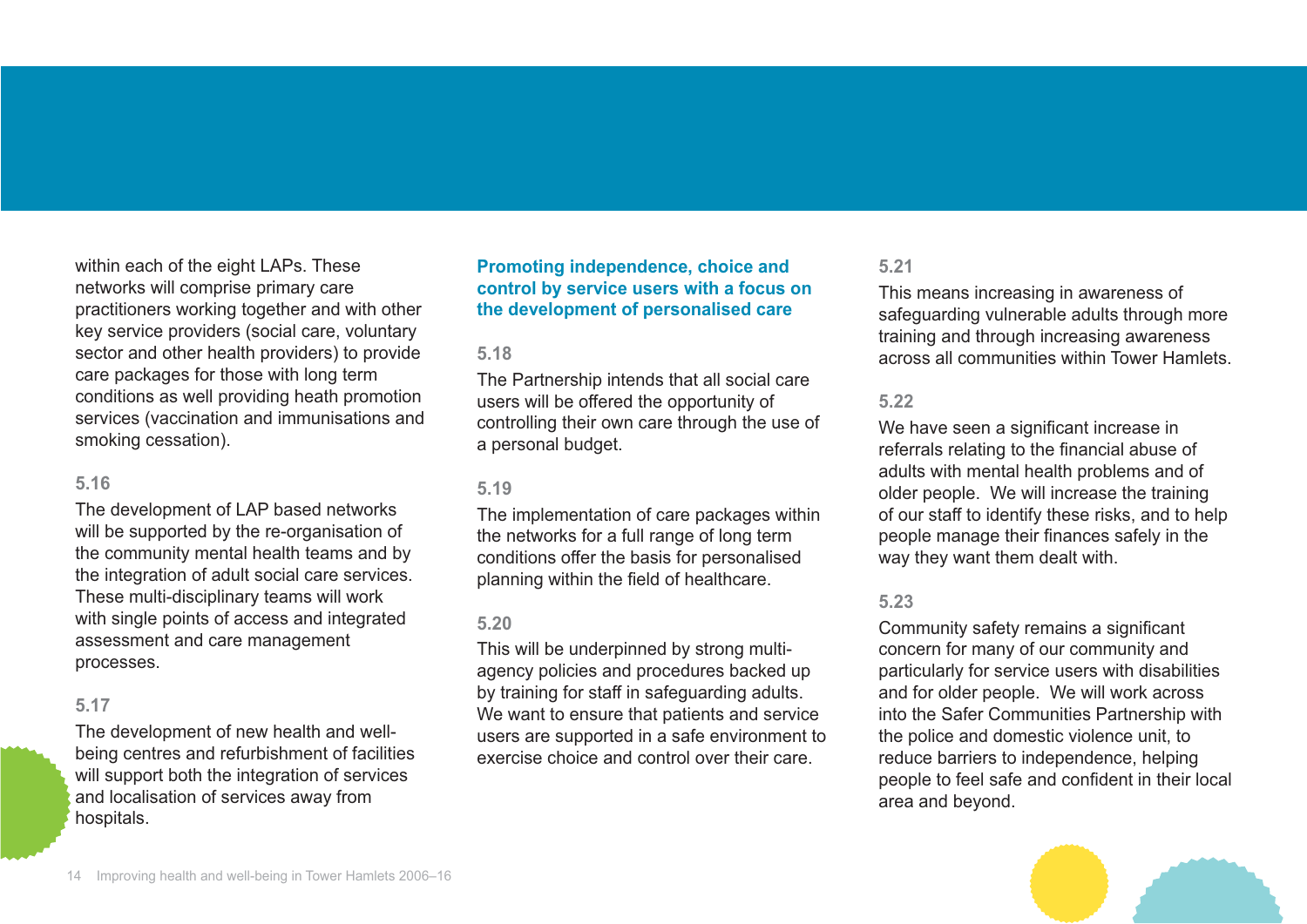#### **Investing resources effectively**

#### **5.24**

The partnership will exploit opportunities for shared services and resources across the agencies through co-location of service and integration of commissioning functions.

#### **5.25**

Lead commissioning arrangements will be used to develop and act on economies to be gained through the joint procurement of services.

#### **5.26**

Quality and outcome indicators, combined with new forms of contracting for services. will assist in achieving greater value for money.

#### **5.27**

Transferring care from expensive acute settings, much closer to people's homes will also provide much lower cost care that provides value for money and the most effective use of resources.

#### The 8 networks

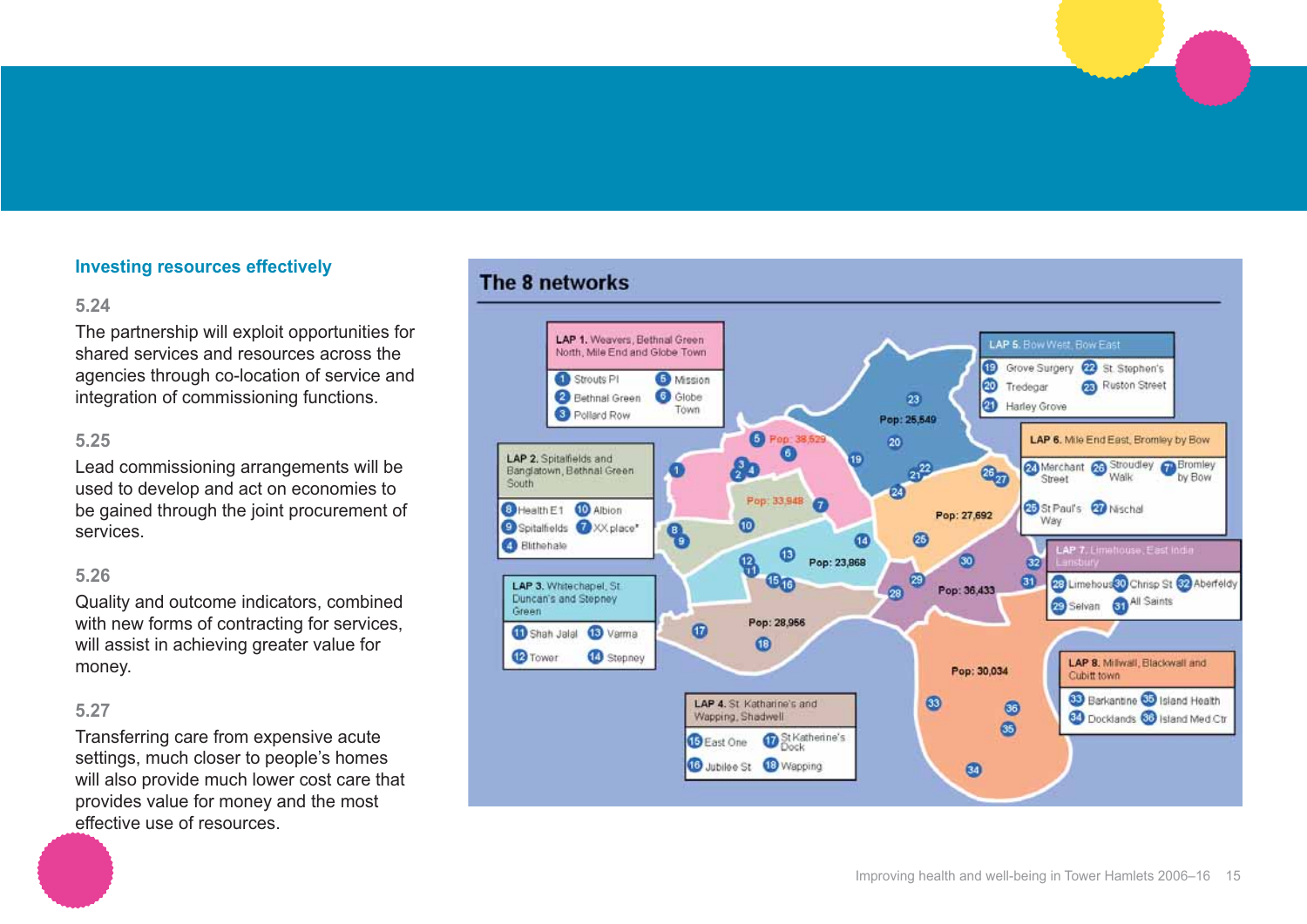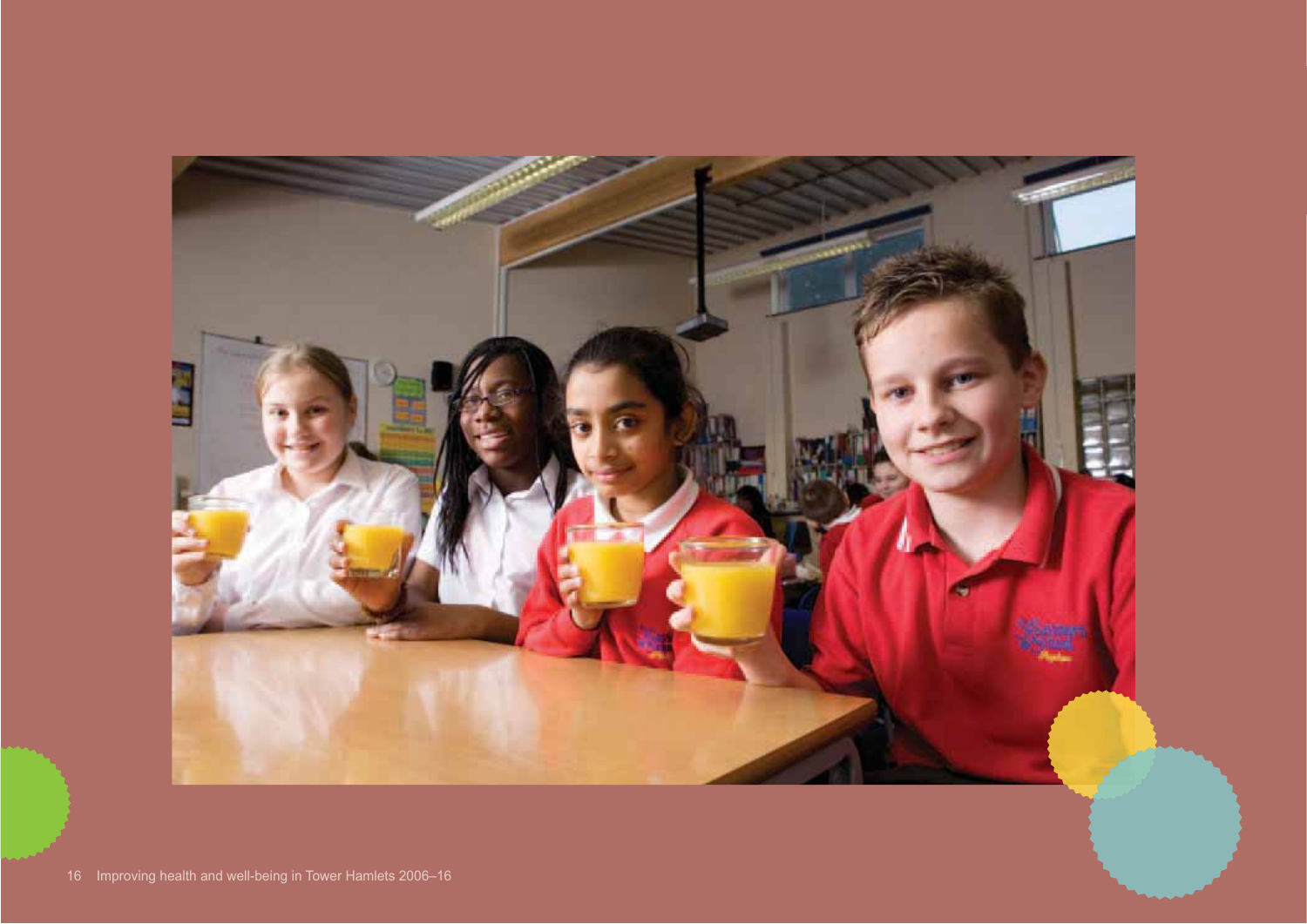# **hf 6 Summary**

### **6.1**

The refresh process has involved local stakeholders in a review of progress since 2006 and a re-examination of strategy given up-dated information and a changing financial context. Much of the original 2006 thinking and action is relevant. The Partnership has re-affirmed the overriding objectives and vision. The key changes in this refreshed strategy are the more specific localisation of the staying healthy agenda, the implementation of LAP based networks and the pace of change on integration and personalisation of services.

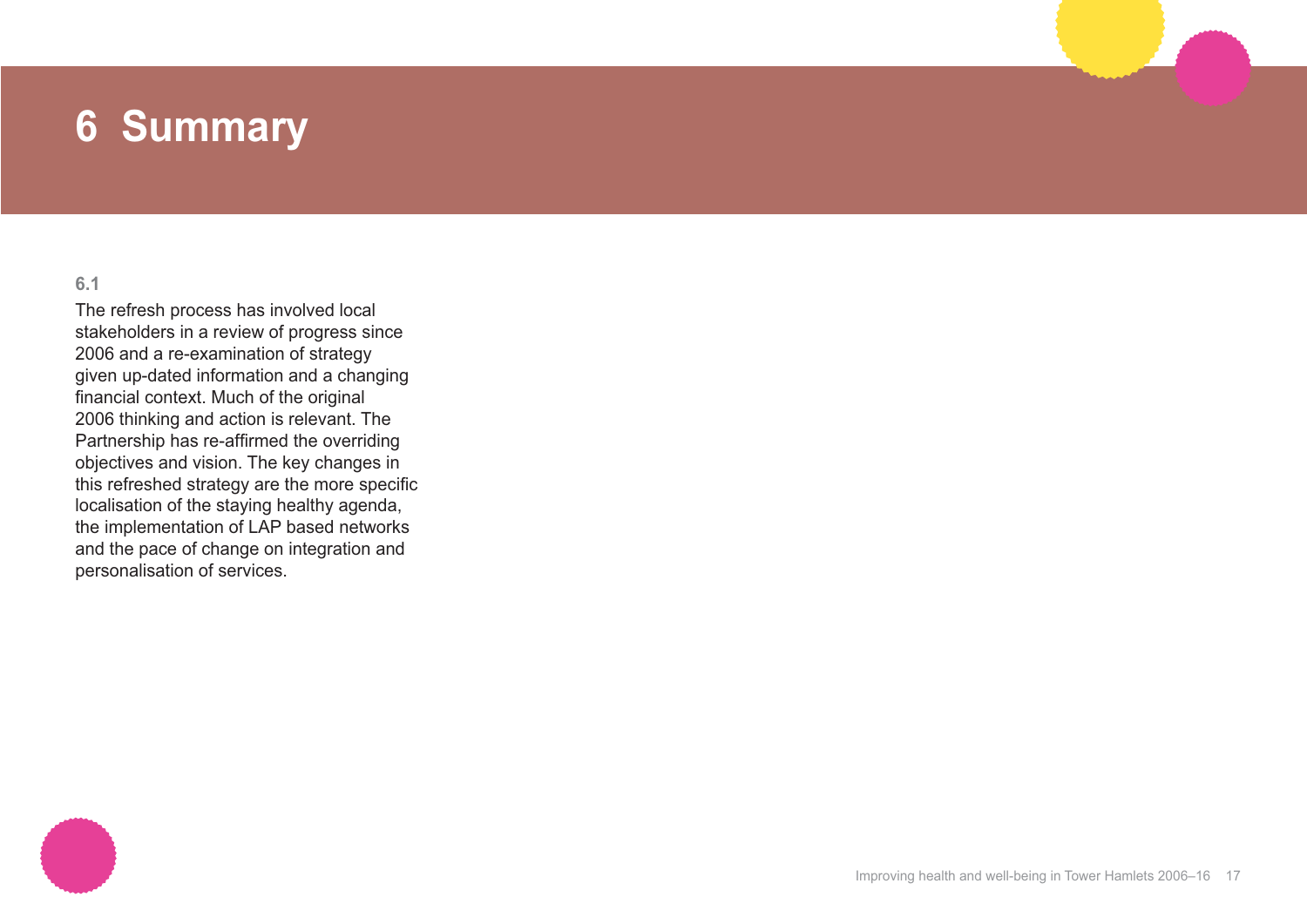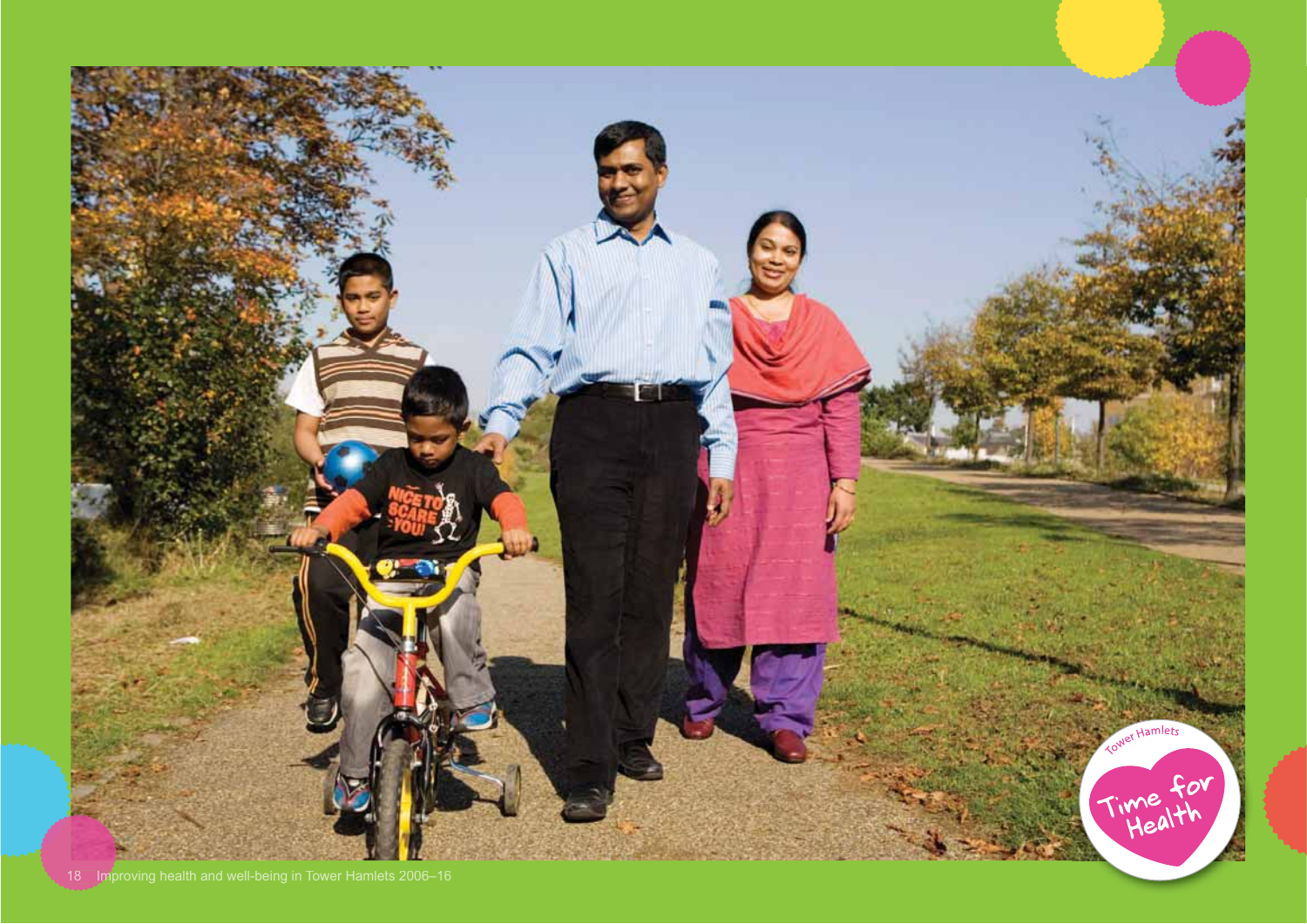## **Appendix 1: Health and well-being refresh – delivery plan 2010–2012**

| <b>Sub element</b>                                        | Areas for action 2010-12                                                                                                                                                                                                                                                                                                                                                                                                                                                                                                                                                                                                                                                                                                                                             | Milestones 2010-12                                                                                                                                                                                                                                                                                                                                                                                                 | <b>Existing strategies</b>                                                                                                                                                                                                                                                                                                                                          |
|-----------------------------------------------------------|----------------------------------------------------------------------------------------------------------------------------------------------------------------------------------------------------------------------------------------------------------------------------------------------------------------------------------------------------------------------------------------------------------------------------------------------------------------------------------------------------------------------------------------------------------------------------------------------------------------------------------------------------------------------------------------------------------------------------------------------------------------------|--------------------------------------------------------------------------------------------------------------------------------------------------------------------------------------------------------------------------------------------------------------------------------------------------------------------------------------------------------------------------------------------------------------------|---------------------------------------------------------------------------------------------------------------------------------------------------------------------------------------------------------------------------------------------------------------------------------------------------------------------------------------------------------------------|
|                                                           | Strategic aim 1: Reduce inequalities in health and well-being                                                                                                                                                                                                                                                                                                                                                                                                                                                                                                                                                                                                                                                                                                        |                                                                                                                                                                                                                                                                                                                                                                                                                    |                                                                                                                                                                                                                                                                                                                                                                     |
| All age and all cause<br>mortality - LAA delivery<br>plan | The LAA delivery plan brings together the high impact<br>interventions that will reduce inequalities in death rates.<br>Key workstreams are:<br>integrated promotion of healthy lifestyles across<br>healthcare, social service, community and workplace<br>settings<br>risk factor identification and control in primary care<br>identification of undiagnosed vascular disease<br>(including diabetes)<br>early detection of cancer, cancer screening and<br>effective cancer treatment.<br>In the longer term, broader strategies affecting wider<br>determinants of health such as income deprivation, crime<br>and the physical environment will have the biggest impact<br>on mortality.<br>Addition of acute contractual levers to the existing<br>strategies | By 2012<br>100 fewer people dying compared to 2008<br>$\bullet$<br>At least 2,300 smoking quits per year<br>$\bullet$<br>compared to a target of 1,800 in 2008<br>At least 50% of 40-74 population screened for<br>vascular risk<br>69% of people with controlled diabetes<br>compared to 51% in 2008<br>70% of 53-70 year old women attend breast<br>screening compared to 50% of 53-64 year old<br>women in 2008 | Community plan<br>Commissioning strategic plan<br>Tobacco control strategy<br>Healthy weight, healthy lives<br>in tower hamlets strategy<br>Alcohol strategy<br>Vascular strategy (in draft)<br>Diabetes strategy (in draft)<br>New long term conditions<br>strategy to include vascular<br>and diabetes)<br>Cancer strategy (in draft)<br>Acute contractual levers |
| Time for health                                           | Time for health is a campaign to:<br>Provide an overarching theme for healthy lifestyle<br>messages<br>Signpost primary care access and service information<br>Ensure Time for health becomes a recognised stamp<br>of how to stay healthy<br>Support residents in taking simple steps to be healthy<br>Encourage all relevant health communications across<br>the borough to become part of Time for health or<br>Healthy borough projects                                                                                                                                                                                                                                                                                                                          | During 2010/11 information will be widely<br>disseminated to encourage people to take action<br>in eight areas:<br>stop smoking<br>eat healthier<br>drink sensibly<br>get active<br>make time to relax<br>get screened<br>recognise symptoms<br>make effective use of services                                                                                                                                     | <b>NHS Tower Hamlets</b><br>communications strategy<br>Improving health and well-<br>being strategy 2006<br>Healthy weight, healthy lives<br>Tobacco control strategy<br>Improving sexual health: a<br>strategy for sexual health and<br>improving health & well-being<br>in Tower Hamlets 2007                                                                     |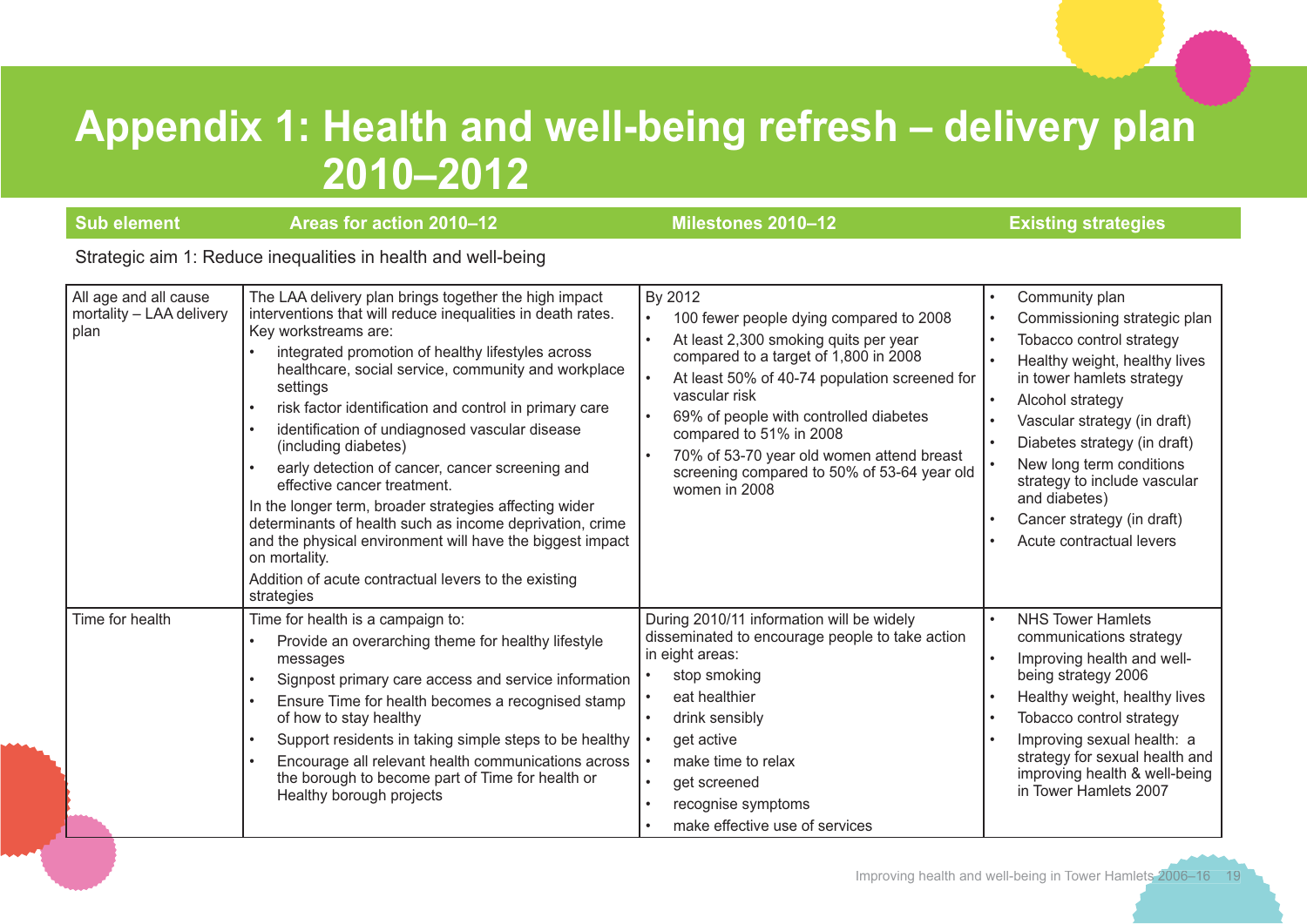| <b>Sub element</b>                                                                                     | Areas for action 2010-12                                                                                                                                                                                                                                                                                                                                                                                                                                                                                                                                                                                                                                                                                                                                                                                                                                                                                                                                                                                                                                                                           | Milestones 2010-12                                                                                                                                                                                                                                                                                                                                                                                                                                                                                                                                                                                                                                                                                                                                                    | <b>Existing strategies</b>                                                                                                                                                                   |
|--------------------------------------------------------------------------------------------------------|----------------------------------------------------------------------------------------------------------------------------------------------------------------------------------------------------------------------------------------------------------------------------------------------------------------------------------------------------------------------------------------------------------------------------------------------------------------------------------------------------------------------------------------------------------------------------------------------------------------------------------------------------------------------------------------------------------------------------------------------------------------------------------------------------------------------------------------------------------------------------------------------------------------------------------------------------------------------------------------------------------------------------------------------------------------------------------------------------|-----------------------------------------------------------------------------------------------------------------------------------------------------------------------------------------------------------------------------------------------------------------------------------------------------------------------------------------------------------------------------------------------------------------------------------------------------------------------------------------------------------------------------------------------------------------------------------------------------------------------------------------------------------------------------------------------------------------------------------------------------------------------|----------------------------------------------------------------------------------------------------------------------------------------------------------------------------------------------|
| Healthy weight, healthy<br>lives in Tower Hamlets<br>and Tower Hamlets<br>Healthy borough<br>programme | Ensure that all health professionals, local agencies<br>and organisations have access to key messages and<br>supporting materials<br>Support people living in Tower Hamlets to take action<br>in the eight key areas<br>Healthy weight, healthy lives in Tower Hamlets is a<br>partnership strategy to tackle the increasing prevalence of<br>obesity and includes an overview of the current position,<br>evidence base for effective approaches to the prevention<br>and management of obesity across sectors and detailed<br>multi-agency action plans for early years, children<br>and young people and adults. Building on this work,<br>Tower Hamlets was successful in securing £4.78million<br>(December 2008 - March 2011) from the cross<br>government obesity unit to become one of 9 'Healthy<br>towns' to pilot interventions to tackle the environmental<br>causes of obesity, eg availability of safe walking and<br>cycling routes, access to open spaces, availability of<br>healthy food choices and tackling barriers to healthy<br>lifestyles identified by local communities. | Local area partnership guides to health will be<br>produced, encouraging use of health trainers and<br>increasing awareness of local health and well-<br>being services and facilities<br>By 2012<br>No more than 15.4% of children in reception<br>and 26.4% of children in Year 6 to be obese<br>20 kilometres of cycle routes improved<br>Increase of 4,000 attendances in parks<br>28 new or refurbished playgrounds and 10%<br>increase per year in registered play uptake<br>12 new women only swimming sessions per<br>week and 40,000 attendances<br>30 restaurants / fast food outlets advised on<br>healthy eating options<br>At least 30 SMEs to participate in healthy<br>workplace scheme<br>21 children's centres to implement healthy<br>snacks policy | Healthy weight, healthy lives<br>in Tower Hamlets: a multi-<br>agency strategy to tackle<br>the continuing rise in obesity<br>2008-2012<br><b>Tower Hamlets Healthy</b><br>borough programme |
|                                                                                                        |                                                                                                                                                                                                                                                                                                                                                                                                                                                                                                                                                                                                                                                                                                                                                                                                                                                                                                                                                                                                                                                                                                    | At least 2,000 local people to have<br>participated in stakeholder events<br>At least 600 parents and children to have<br>participated in family learning activities<br>At least 2,000 obese children and adults to<br>have participated in weight management<br>programmes (2009-2012)                                                                                                                                                                                                                                                                                                                                                                                                                                                                               |                                                                                                                                                                                              |
| Olympics and<br>Paralympics                                                                            | Working across the five host boroughs to utilise the<br>Olympics and Paralympics to increase physical activity                                                                                                                                                                                                                                                                                                                                                                                                                                                                                                                                                                                                                                                                                                                                                                                                                                                                                                                                                                                     | By 2012<br>90% 5-16 year olds undertaking at least two<br>hours per week of high quality PE and sport<br>in school                                                                                                                                                                                                                                                                                                                                                                                                                                                                                                                                                                                                                                                    |                                                                                                                                                                                              |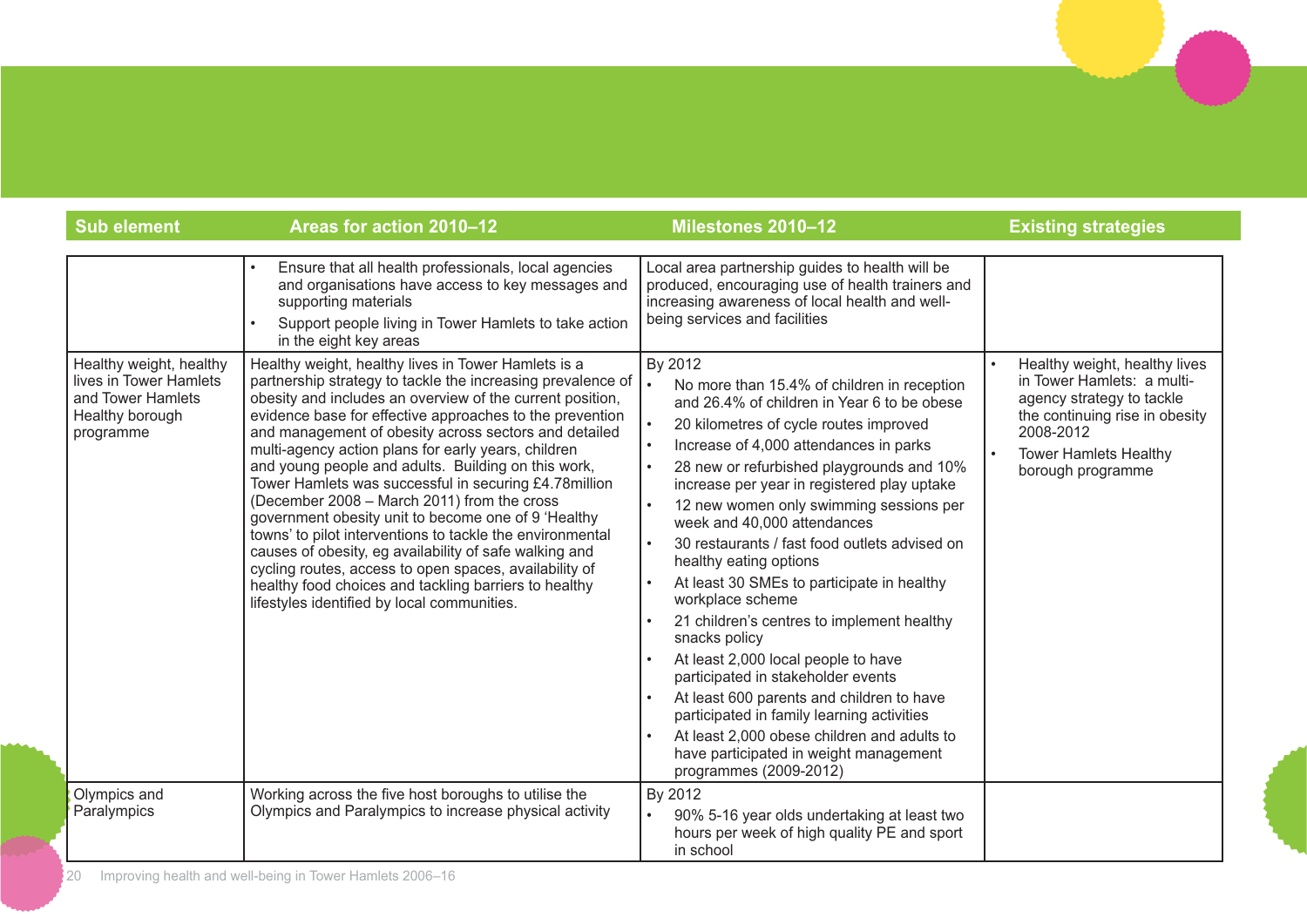| <b>Sub element</b> | Areas for action 2010-12                                                                                         | Milestones 2010-12                                                                                                                                                                                                                                   | <b>Existing strategies</b>                                                                                                                                                           |
|--------------------|------------------------------------------------------------------------------------------------------------------|------------------------------------------------------------------------------------------------------------------------------------------------------------------------------------------------------------------------------------------------------|--------------------------------------------------------------------------------------------------------------------------------------------------------------------------------------|
|                    | To undertake a physical activity social marketing<br>campaign<br>To ensure the Olympic legacy                    | Meet PSA 22 targets (when set) for 5-16 year<br>olds - two hours PE and three hours sport<br>outside of curriculum. For 16-19 year olds $-3$<br>hours of sport/PA<br>Increase active exercise to 27.7% as<br>measured by Sport England Active People | Community plan<br>2012 Olympic and Paralympic<br>Games strategy                                                                                                                      |
| Worklessness       | Work outcomes will be maximised through community<br>employment, early intervention and preventative<br>measures | Survey<br>Fit for work programme rolled out<br>Occupational health programme in place<br>across borough<br>80% entry level and apprentice positions filled<br>locally<br>Programmes to support people with<br>disabilities and MH in place           | Community employment<br>strategic plan: building health<br>into programmes for work and<br>maximising health outcomes<br>from work<br>Employment for vulnerable<br>adults (in draft) |

Strategic Aim 2: Improve the experience of people who use our services

| Carers strategy | Implement multi-agency carers strategy, focusing on<br>improved support to carers, improved information, and<br>improved access to health care          | Increase access for carers to sports and<br>leisure services through specific concessions<br>2010-2011                                                                     | Multi-agency carers strategy 2008                                            |
|-----------------|---------------------------------------------------------------------------------------------------------------------------------------------------------|----------------------------------------------------------------------------------------------------------------------------------------------------------------------------|------------------------------------------------------------------------------|
|                 |                                                                                                                                                         | All carers can access respite or breaks<br>services that are available during the day and<br>night by March 2011<br>20% of primary care practices to have                  |                                                                              |
|                 |                                                                                                                                                         | established carers register by March 2011                                                                                                                                  |                                                                              |
| Maternity care  | Continue improvement work and investment into maternity<br>services that has achieved significant improvements in<br>access to care and user experience | Increase the percentage of maternity service<br>users reporting satisfaction with services<br>(to Picker London average by March 2010,<br>national average by March 2011). | CYP strategy<br><b>NHS Tower Hamlets</b><br>commissionings strategic<br>plan |
|                 |                                                                                                                                                         |                                                                                                                                                                            | Maternity services<br>improvement plan                                       |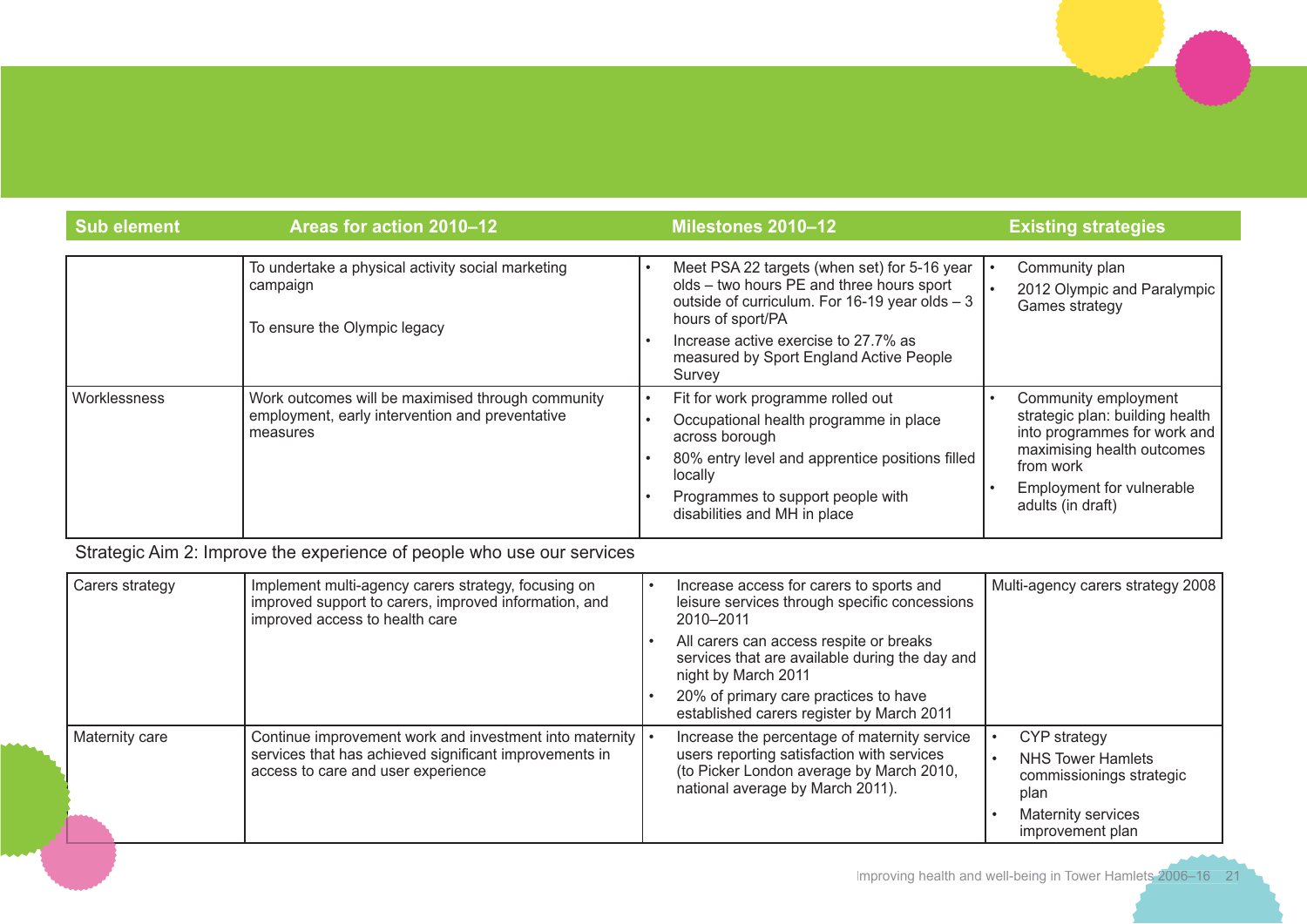| <b>Sub element</b>                                         | Areas for action 2010-12                                                                                                                                                                                                                                                                                                                                                                                                                                                                                                                                                                            | Milestones 2010-12                                                                                                                                                                                                                                                                                                                                                                                                                                                                                                                                                                                                                                          | <b>Existing strategies</b>                                                                                                                |
|------------------------------------------------------------|-----------------------------------------------------------------------------------------------------------------------------------------------------------------------------------------------------------------------------------------------------------------------------------------------------------------------------------------------------------------------------------------------------------------------------------------------------------------------------------------------------------------------------------------------------------------------------------------------------|-------------------------------------------------------------------------------------------------------------------------------------------------------------------------------------------------------------------------------------------------------------------------------------------------------------------------------------------------------------------------------------------------------------------------------------------------------------------------------------------------------------------------------------------------------------------------------------------------------------------------------------------------------------|-------------------------------------------------------------------------------------------------------------------------------------------|
|                                                            |                                                                                                                                                                                                                                                                                                                                                                                                                                                                                                                                                                                                     |                                                                                                                                                                                                                                                                                                                                                                                                                                                                                                                                                                                                                                                             |                                                                                                                                           |
|                                                            | Continue progress on achieving 1:1 care in labour and<br>higher levels of consultant cover on labour ward in line<br>with national recommendations<br>Further develop user engagement through the maternity<br>services liaison committee including bespoke support to<br>lay members<br>Undertake targeted outreach to support early booking and<br>user engagement<br>Mainstream the breastfeeding support team and expand<br>capacity to include weaning support<br>Continue and expand the family nurse partnership pilot<br>Addition of acute contractual levers to the existing<br>strategies | Increasing the number of women completing<br>a full health and social care assessment by<br>12 completed weeks of pregnancy to 72% by<br>2011/12<br>Increasing the number of babies exclusively<br>breastfed at 6-8 weeks to 70% by 2010<br>Improving the health outcomes for mothers<br>and babies and reduce likelihood of children<br>entering care through intensive targeted work<br>with 100 vulnerable families<br>Extend intensive pregnancy support for<br>vulnerable mothers based on the work of the<br><b>Family Nurse Partnership</b><br>Expand the hours that the children's<br>community nursing team operate towards a<br>seven-day service | <b>Tower Hamlets health</b><br>improvement strategy for<br>maternity services<br>Acute contractual levers                                 |
| Mental health (CMHT,<br>Older people, substance<br>misuse) | Improving access to psychological therapies, developing<br>alternatives to hospital admission and tackling race<br>equality issues<br>Expanding crisis intervention and early detection services<br>Improving systematic management using care programme<br>approach and physical health and primary/secondary care<br>interface<br>Implementation of the national dementia strategy<br>Offering an improved range of treatment options for<br>people with alcohol misuse problems<br>Increase range of day opportunities for people with mental<br>illness including use of universal services     | Expanding access to psychological therapies<br>especially for minority communities and for<br>treatment of mild - moderate common mental<br>disorders<br>Extend services to support alternatives to<br>hospital admission including expanding the<br>home treatment team<br>Secure locality premises for community<br>mental health teams<br>Reconfigure community mental health<br>services to link more closely to networks<br>Offer an extra 5,000 patients cognitive<br>behavioural or other psychological therapies<br>as part of the establishment of the improving<br>access to psychological therapies service                                      | Improving health and well-<br>being strategy 2006<br>A mental health strategy for<br><b>Tower Hamlets</b><br>Dementia strategy (in draft) |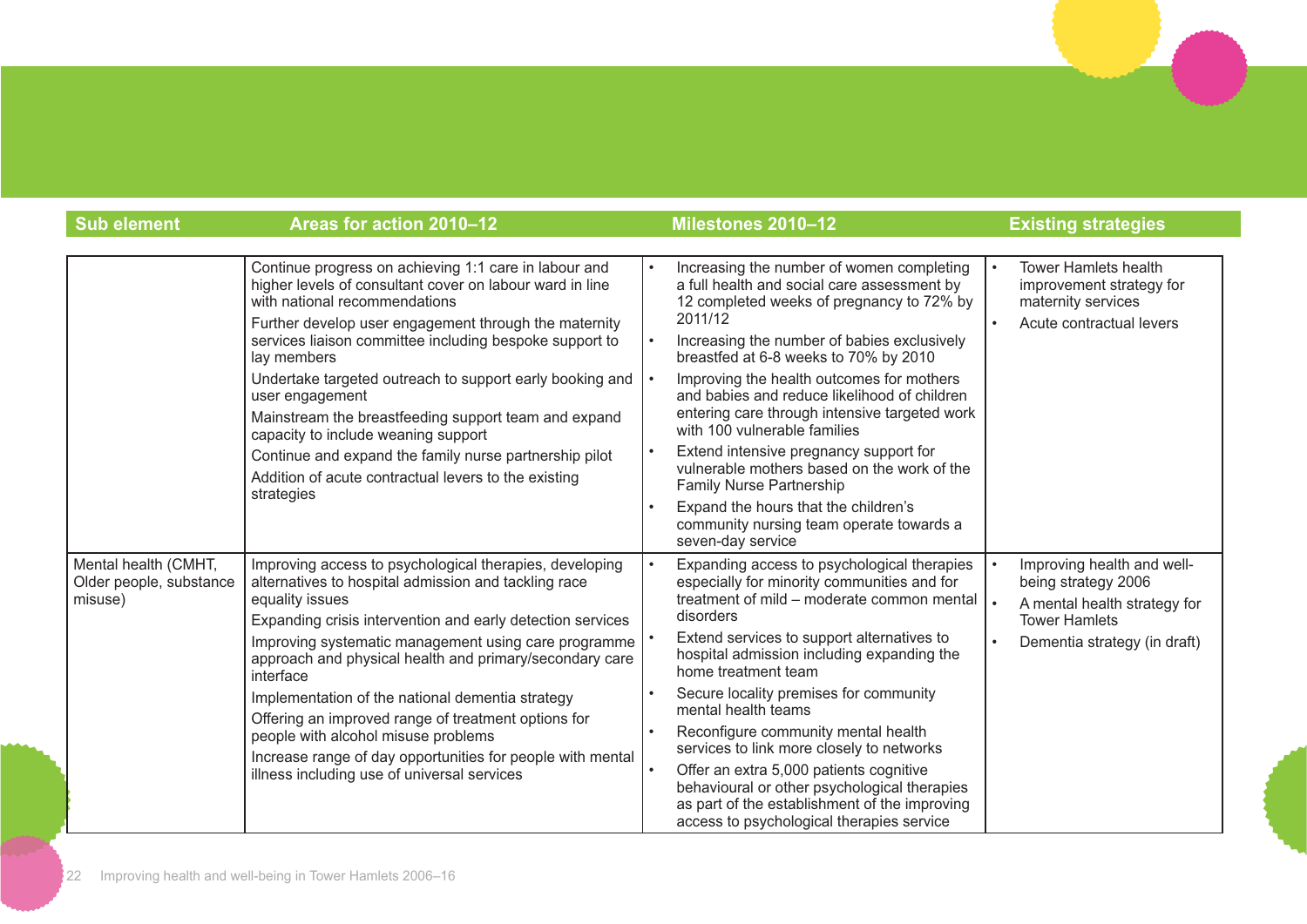| <b>Sub element</b>                                                                                    | Areas for action 2010-12                                                                                                                                                                                                                                                                                                                                                                                                                                                                   | Milestones 2010-12                                                                                                                                                                                                                                                                                                                                                                                                                                                                                                                                                                                                                                                                                             | <b>Existing strategies</b>                                                    |
|-------------------------------------------------------------------------------------------------------|--------------------------------------------------------------------------------------------------------------------------------------------------------------------------------------------------------------------------------------------------------------------------------------------------------------------------------------------------------------------------------------------------------------------------------------------------------------------------------------------|----------------------------------------------------------------------------------------------------------------------------------------------------------------------------------------------------------------------------------------------------------------------------------------------------------------------------------------------------------------------------------------------------------------------------------------------------------------------------------------------------------------------------------------------------------------------------------------------------------------------------------------------------------------------------------------------------------------|-------------------------------------------------------------------------------|
|                                                                                                       |                                                                                                                                                                                                                                                                                                                                                                                                                                                                                            | Expand the community rehabilitation and<br>recovery service<br>Implement the recommendations of the<br>Somali mental health needs assessment<br>Open a new crisis house and rehabilitation unit<br>Monitor the use of the serious mental illness<br>register in primary care and care programme<br>approach in secondary care<br>Complete the older adults' mental health<br>needs assessment and implement the<br>recommendations of the national dementia<br>strategy<br>Establish a new enhanced alcohol service<br>and alcohol liaison nurses in A & E                                                                                                                                                     |                                                                               |
| Quality of services<br>Commissioning for<br>quality, (CQUIN), Patient<br>reported measures<br>(PROMS) | Strengthen further quality assurance of all services in our<br>providers demonstrating the three dimensions of quality,<br>safety, patient experience/effectiveness.<br>Develop a strategy to localise high quality care for all<br>with the full engagement of commissioners, providers,<br>clinicians and patients and the public<br>Addition of acute contractual levers to the existing<br>strategies<br>CQUIN and PROMS to be further embedded across all<br>providers as appropriate | Implement the quality assurance strategy as<br>agreed by the NHS Tower Hamlets board in<br>May 2010-meeting the specific milestones<br>laid down in it for 2010/11<br>Strengthen benchmarking arrangements<br>by working with the NHS Sector Acute<br>Commisioning Unit and the London<br>Commissioning for Quality Network and<br>Quality Observatory during 2010/11<br>CQUIN schemes in place for Barts and<br>The London NHSTrust, East London<br>NHS Foundation Trust and community<br>health services from April 2010 - on-going<br>refinement of the process will take place<br>during 2010/11<br>Continuously strengthen processes, reporting<br>and relationships with all providers during<br>2010/11 | Improving health and well-<br>being strategy 2006<br>Acute contractual levers |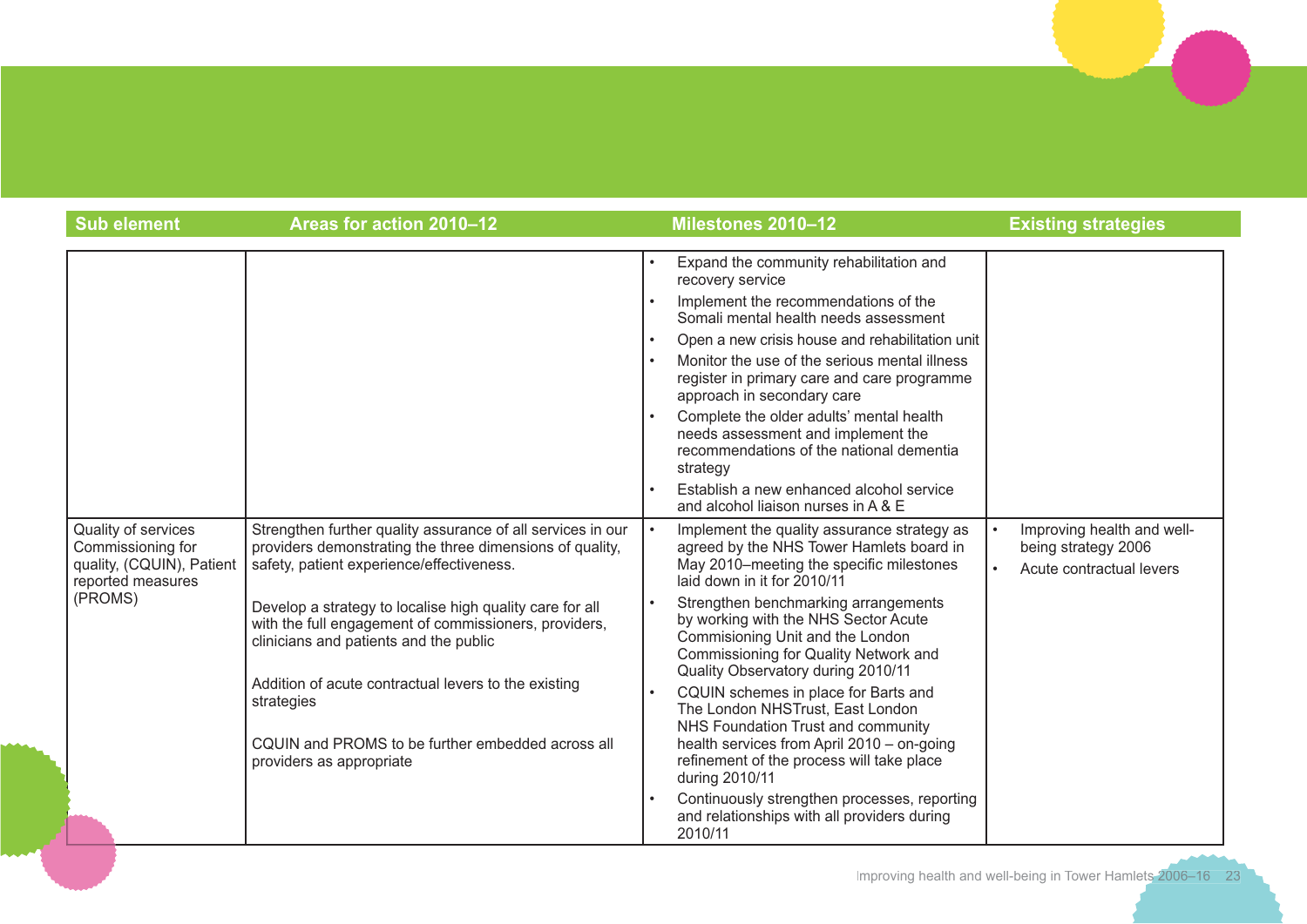| <b>Sub element</b>                | Areas for action 2010-12                                                                                                                                                                                                                                                                                                                                                                                                                                                                | Milestones 2010-12                                                                                                                                                                                                                                                                                                                                                                                                                                                                                                                                                                                                                                            | <b>Existing strategies</b>                                                                                                                                                                                                                |
|-----------------------------------|-----------------------------------------------------------------------------------------------------------------------------------------------------------------------------------------------------------------------------------------------------------------------------------------------------------------------------------------------------------------------------------------------------------------------------------------------------------------------------------------|---------------------------------------------------------------------------------------------------------------------------------------------------------------------------------------------------------------------------------------------------------------------------------------------------------------------------------------------------------------------------------------------------------------------------------------------------------------------------------------------------------------------------------------------------------------------------------------------------------------------------------------------------------------|-------------------------------------------------------------------------------------------------------------------------------------------------------------------------------------------------------------------------------------------|
|                                   | Strategic Aim 3: Developing excellent integrated and more localised services                                                                                                                                                                                                                                                                                                                                                                                                            | Review of quality assurance arrangements for<br>third sector and smaller contracts to ensure<br>processes embedded consistently across<br>commissioners during 2010/11<br>Embed the PROMS methodology across all<br>providers in 2011/12 building on the outcome<br>of the national patient reported outcome<br>measures (PROMS) programme which is due<br>to report early in 2010                                                                                                                                                                                                                                                                            |                                                                                                                                                                                                                                           |
| Access to services (GP,<br>care,) | Further improve services so that local people have<br>dentistry, hospital, urgent   access to services as close to home as possible. This will<br>include:<br>• expanding primary care workforce<br>• developing primary care networks (polysystems) and<br>polyclinics<br>an early focus on diabetes and immunisation with<br>systematic and rigorous feedback to practices and<br>performance management<br>• focus on identification of early intervention in dementia<br>presenting | Provide an extra 300,000 GP appointments<br>by 2012 from 2006 baseline<br>Satisfaction with GP access will exceed the<br>London average by 2010 rising to the top<br>quartile by 2012<br>Introduce online and/or automated telephone<br>appointment booking for GP services 24<br>hours a day, 7 days a week<br>At least 98% of patients attending A&E and<br>walk in centres will be assessed and treated<br>within 4 hours<br>Pilot minor surgery in primary care<br>Increase dental care to provide for an<br>additional 8,000 patients<br>Increase the take-up of the Pharmacy First<br>scheme to support management of minor<br>ailments by at least 30% | Improving Health and well-<br>being strategy 2006<br>PCT Commissioning strategic<br>plan<br>Dementia mental health<br>services for older people<br>strategy (in draft)<br>Access and urgent care<br>strategy<br>Emergency dental strategy |
| Integrated care Pilot             | Achieving integration of health and social care services<br>within specific programmes:<br>• Primary care investment programme<br>• Adult nursing and social care integration<br>• Integration of long term conditions                                                                                                                                                                                                                                                                  | Successfully accepted onto 18 month pilot<br>Evaluation to be completed by April 2011<br>Quarterly reports to DH on progress                                                                                                                                                                                                                                                                                                                                                                                                                                                                                                                                  | Improving health and well-<br>being strategy 2006<br>Community plan<br>Service integration and<br>network development<br>programmes                                                                                                       |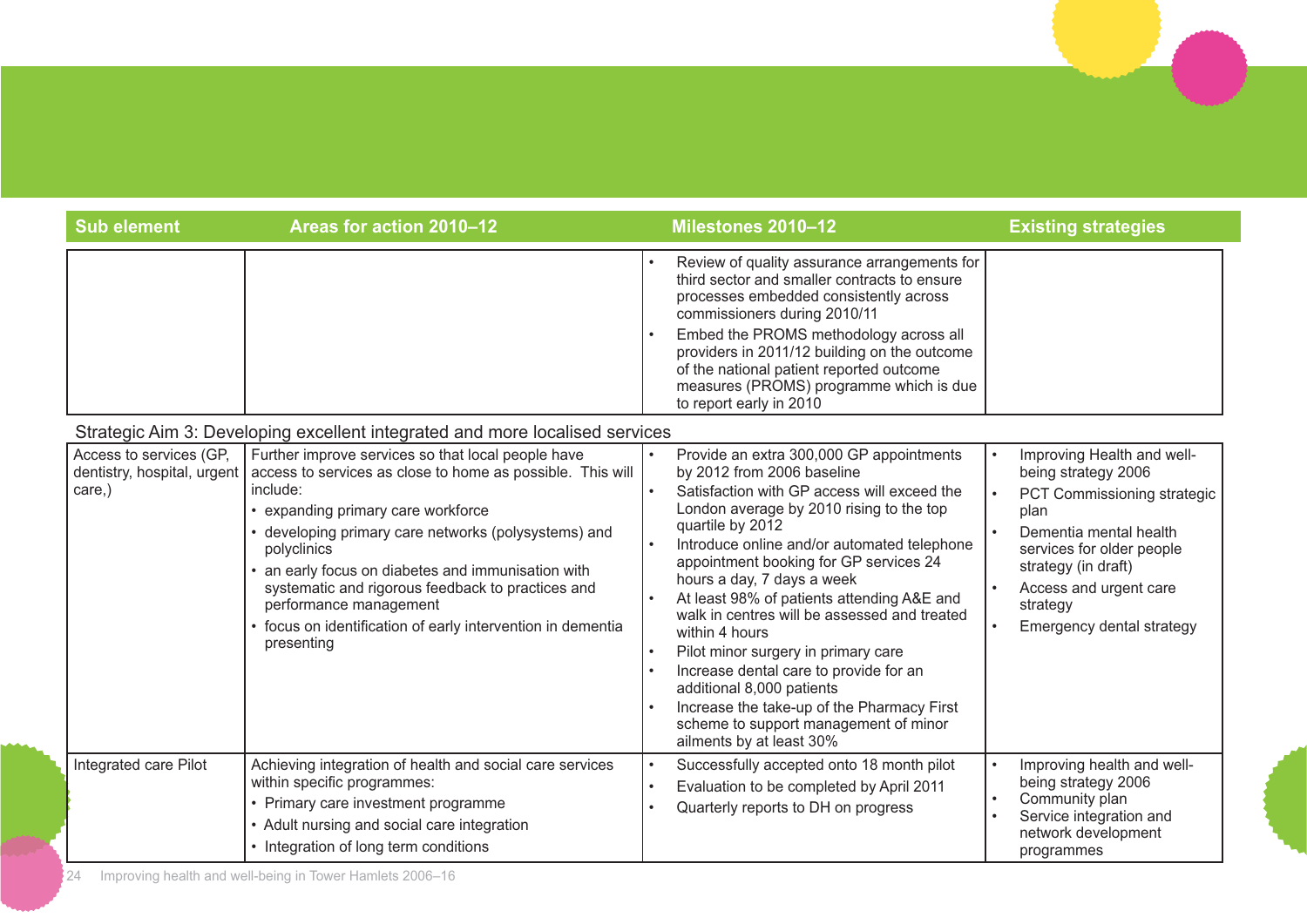| <b>Sub element</b>                                                               | Areas for action 2010-12                                                                                                                                                                                                                                                                                                                                                                                                                                                                                            | Milestones 2010-12                                                                                                                                                                                                                                                                                                                                                       | <b>Existing strategies</b>                                                                                                                      |
|----------------------------------------------------------------------------------|---------------------------------------------------------------------------------------------------------------------------------------------------------------------------------------------------------------------------------------------------------------------------------------------------------------------------------------------------------------------------------------------------------------------------------------------------------------------------------------------------------------------|--------------------------------------------------------------------------------------------------------------------------------------------------------------------------------------------------------------------------------------------------------------------------------------------------------------------------------------------------------------------------|-------------------------------------------------------------------------------------------------------------------------------------------------|
| Health and well-being<br>centres (polyclinics) and<br>links to the core strategy | Continue programme to deliver health and well-being<br>centres that provide the hub of primary care services<br>across the borough<br>To develop four polysystems covering a population of 60,-<br>75,000. Each polysystem will consist of paired networks<br>and a polysystem hub with spokes<br>Integrate fully the planning and delivery of the centres with<br>the borough's core strategy to foster sustainable localities<br>with easy access to local health services                                        | Detailed planning of polysystem service plans<br>and hub and spoke business cases<br>Open the planned health and well-being<br>centres in 2010, 11 and 12<br>Contribute to the Tower Hamlets Partnership<br>infrastructure investment programme to<br>deliver the core strategy                                                                                          | Community plan<br>Improving health and well-<br>being strategy 2006<br>Core strategy (draft)<br>Commissioning strategic plan                    |
| Service integration into<br>multi-disciplinary teams                             | Fully integrated multi-disciplinary teams will be established<br>in all networks, with single points of access, referral,<br>assessment and care management processes<br>Community mental health services will be reshaped to<br>align with networks. Learning disability services to be<br>reorganised in multi-disciplinary functional teams. A fully<br>integrated reablement pathway will be in place for all<br>people discharged from hospital and all new referrals for<br>care and support in the community | Integrated health and social care teams in<br>place by March 2010<br>Community mental health services<br>reconfigured by March 2010<br>Reablement programme covering hospiatl<br>discharge and intake. Model launched by<br>2010<br>Full roll out of reablement programme during<br>2010/11<br>Reconfigured community learning disability<br>service in place March 2010 | Improving health and well-<br>being strategy 2006<br>A mental health strategy for<br><b>Tower Hamlets</b><br>Transforming social care<br>(LBTH) |
| Children's agenda<br>(children's centres<br>integration, etc)                    | Better support parents and families in giving children the<br>best, healthiest, start in life<br>Improve access to care for children with disabilities<br>through a coordinated, multi-agency approach<br>Please note further details are available in the children<br>and young peoples' strategy                                                                                                                                                                                                                  | By 2012<br>Strengthen and improve our maternity<br>services<br>Extend intensive pregnancy support for<br>vulnerable mothers based on the work of the<br>Family Nurse Partnership<br>Expand the hours that the children's<br>community nursing team operate towards a<br>seven-day service                                                                                | CYP strategy                                                                                                                                    |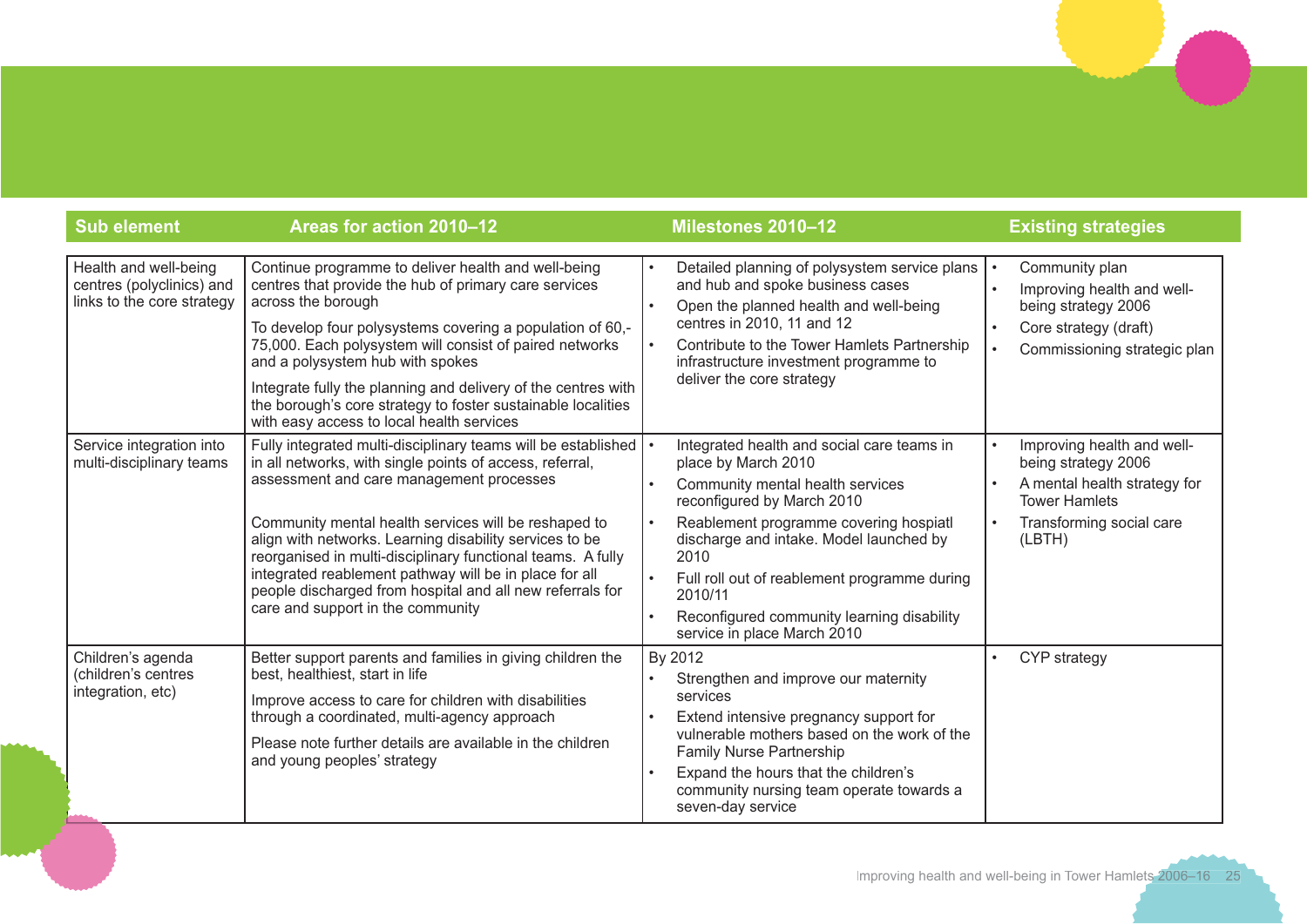| <b>Sub element</b>                                    | Areas for action 2010-12                                                                                                                                                                                                                                                                                                                                                                                                                                                                                                         | Milestones 2010-12                                                                                                                                                                                                                                                                                                                                                                                                                                                                                                                                                                                     | <b>Existing strategies</b>                                                                                     |
|-------------------------------------------------------|----------------------------------------------------------------------------------------------------------------------------------------------------------------------------------------------------------------------------------------------------------------------------------------------------------------------------------------------------------------------------------------------------------------------------------------------------------------------------------------------------------------------------------|--------------------------------------------------------------------------------------------------------------------------------------------------------------------------------------------------------------------------------------------------------------------------------------------------------------------------------------------------------------------------------------------------------------------------------------------------------------------------------------------------------------------------------------------------------------------------------------------------------|----------------------------------------------------------------------------------------------------------------|
|                                                       |                                                                                                                                                                                                                                                                                                                                                                                                                                                                                                                                  | Increase short-break provision for children<br>and families<br>Increase access to co-ordinated, multi-<br>agency support for all disabled children<br>Deliver services in more accessible settings<br>in the community such as children's<br>centres, schools and GP surgeries linked to<br>polysystem plans<br>Ensure that mental health promotion is<br>embedded in the work of children's centres.<br>Investigate the potential to join up existing<br>systems to provide more efficient and<br>coordinated services<br>Specialist transitions team for disabled<br>children in place by March 2010 |                                                                                                                |
| Development of<br>Networks (health and<br>well-being) | Development of the primary care investment programme<br>within the integrated care programme- priorities:<br>i) Development of networks (polysystems)<br>ii) roll out the network care packages<br>Develop the care package priorities for 20010/11/12 and<br>onwards<br>Expanding primary care workforce<br>Alignment of networks with care closer to home and<br>development of polysystems<br>An early focus on diabetes and immunisation with<br>systematic and rigorous feedback to practices and<br>performance management | Development of business case to support<br>increase of resources into primary care.<br>Set up 8 networks in 2009/10<br>Development and implementation of 3 care<br>packages in 2009/10 and a further 8-12 in<br>2010/11/12<br>Develop 4 polysystems and progress<br>business cases for polysystem hubs and<br>spokes                                                                                                                                                                                                                                                                                   | Improving health and well-<br>being strategy 2006<br>Primary care strategic plan<br>Integrated care pilot plan |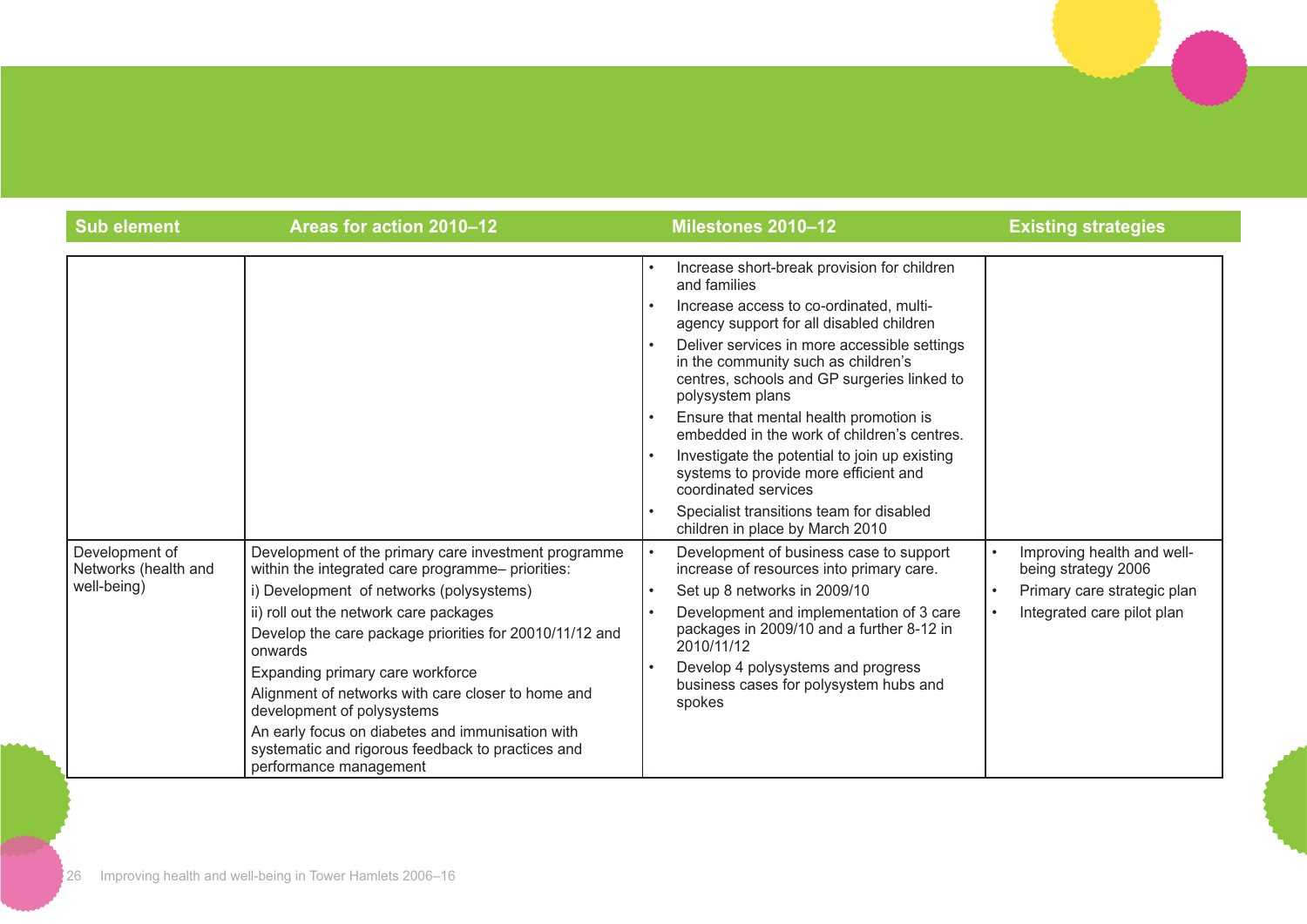| <b>Sub element</b>   | Areas for action 2010-12                                                                                                                                                                                          | Milestones 2010-12                                                                                                                                                                                                                                                         | <b>Existing strategies</b>  |
|----------------------|-------------------------------------------------------------------------------------------------------------------------------------------------------------------------------------------------------------------|----------------------------------------------------------------------------------------------------------------------------------------------------------------------------------------------------------------------------------------------------------------------------|-----------------------------|
|                      | Strategic aim 4: Promoting independence, choice and control                                                                                                                                                       |                                                                                                                                                                                                                                                                            |                             |
| Long term conditions | Implementation of care packages and the overall care<br>pathway for a number of LTC or disease areas such as<br>diabetes linked to the network development, personalised<br>direct budgets and Year of Care pilot | Publication of overarching strategy in 2010                                                                                                                                                                                                                                |                             |
| Year of Care         | Continue pilot of Diabetes "Year of Care" - a patient<br>centred care planning approach to annual reviews in<br>diabetes<br>Use social marketing approach to raise further awareness<br>of diabetes self-care     | Comprehensive programme of patient<br>education tailored to local cultural and<br>language needs<br>Networks of practices linking with secondary<br>care systematically reviewing identification<br>and management of patients<br>Introduce new diabetic nursing workforce | Year of Care implementation |
| Personalisation      | Fully implement the transforming social care programme                                                                                                                                                            | All social care users to be offered the opportunity<br>of controlling their own care through the use of a<br>personal budget by March 2011                                                                                                                                 |                             |

### Strategic aim 5: Invest resources effectively

| Shared resources /<br>services      | Develop further Tower Hamlets partnership strategic<br>commissioning to deliver the key health community plan<br>and LAA targets<br>Exploit opportunities for shared services and resources<br>through the Tower Hamlets Partnership including bids to<br>attract external resources and through the co-location and | Partnership to hold a seminar to evaluate pilot  <br>projects on strategic commissioning including  <br>child poverty and community cohesion and<br>consider the lessons from the government's<br>Total Place pilots in late 2010 to inform its<br>approach | Community plan<br>Improving health and well-<br>being strategy 2006 |
|-------------------------------------|----------------------------------------------------------------------------------------------------------------------------------------------------------------------------------------------------------------------------------------------------------------------------------------------------------------------|-------------------------------------------------------------------------------------------------------------------------------------------------------------------------------------------------------------------------------------------------------------|---------------------------------------------------------------------|
|                                     | sharing of services<br>Develop the Partnership's response to the anticipated                                                                                                                                                                                                                                         | Partnership framework and programme<br>agreed by March 2010                                                                                                                                                                                                 |                                                                     |
| reduction in resources from 2011/12 | Partnership asset and shared service<br>approach to increase the use of shared<br>assets and services (by March 2010)                                                                                                                                                                                                |                                                                                                                                                                                                                                                             |                                                                     |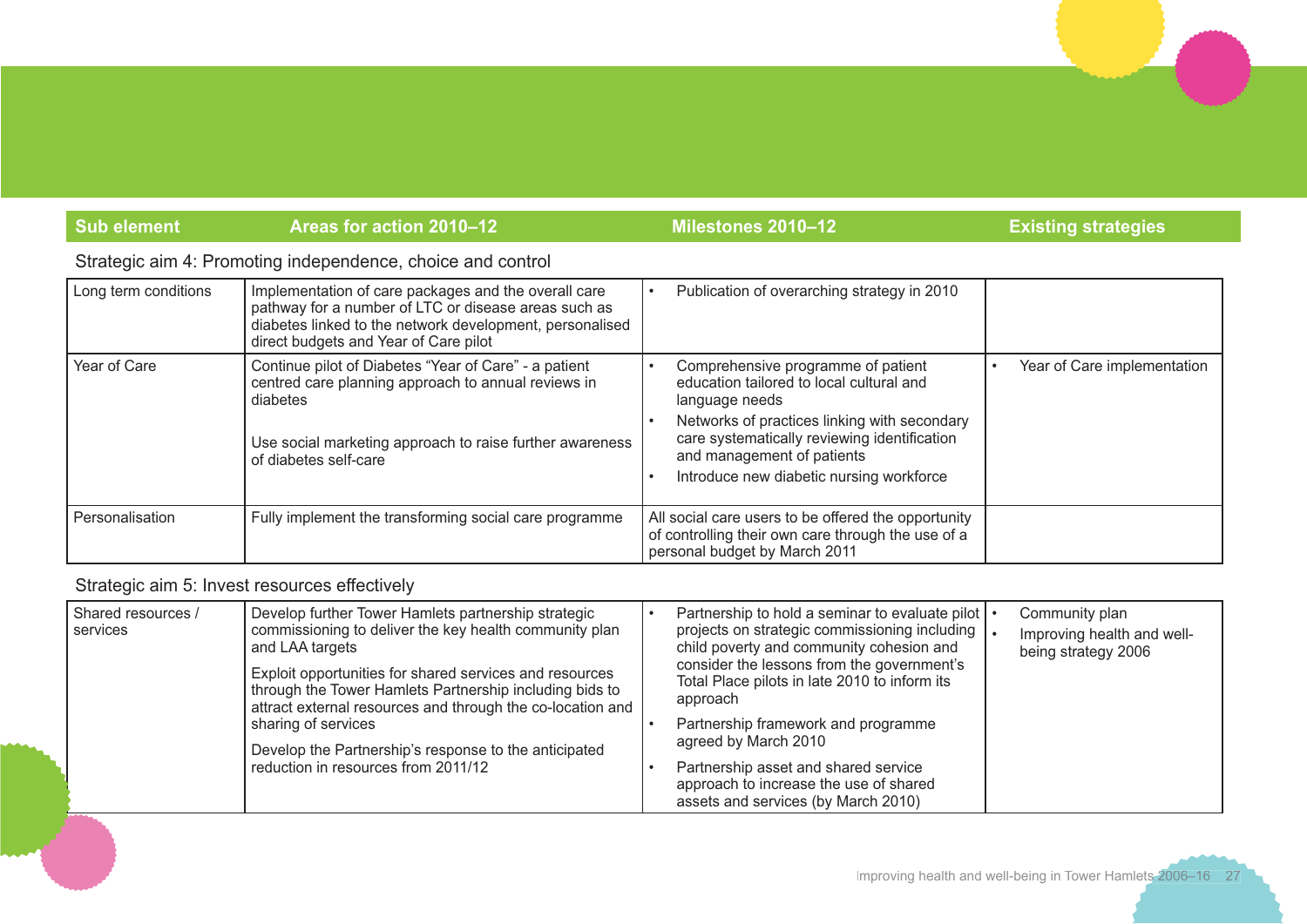

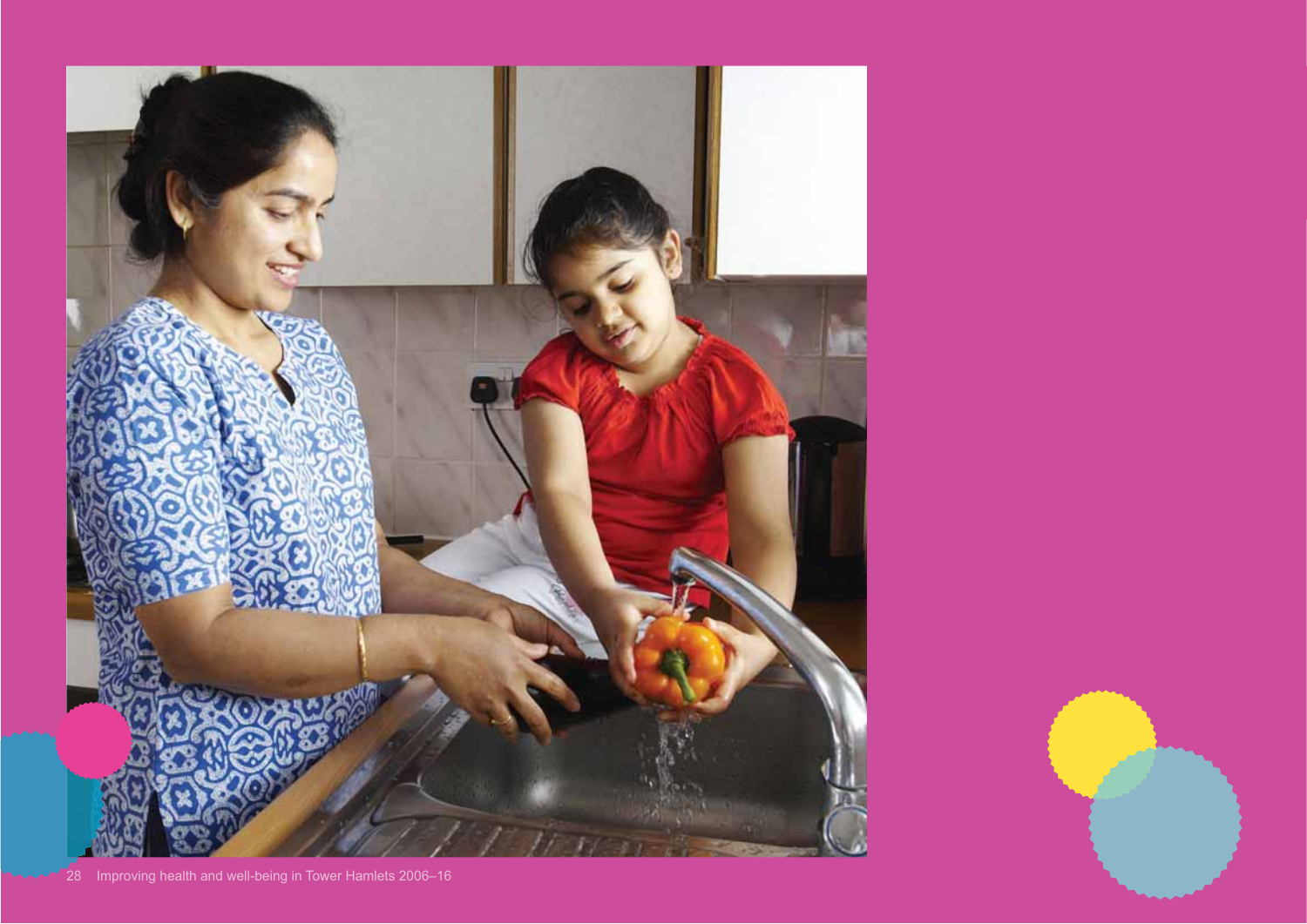# **Appendix 2: The consultation with local residents**

#### **How the refresh strategy was developed**

The partnership engaged local people in a discussion of progress and obtained their feed back and ideas on further change needed. This was achieved through a number of meetings and processes of engagement over April and May including:

- LAP based meetings in March and April that involved 482 local residents, and cross section of our communities.
- A Tower Hamlets Involvement Network (THINk) event at the London Muslim Centre in April that involved over 100 people
- Sample surveying of 100 local residents through face to face interviews
- Consultation with the Older People's Reference Group and members of the local Muslim community

The emphasis of the refresh discussion was on engagement with the community but some discussions took place with a range of professionals. This included the Tower Hamlets Local Medical Committee and local pharmacists

### **Feedback on how health services have changed since 2006**

On the whole an improvement in local health services has been recognised by local residents. The 2008/09 Tower Hamlets council residents' survey showed that 65% of local people think that local health services are "good or excellent" compared to 50% in 2005/06. This also compares favourably with the London average which was 58% in 2008/09

In particular participants in the community consultation recognised how much easier it is to see their local GP with extended opening hours and improved booking systems. The extended role of other primary care practitioners, such as the pharmacist, has been well received by patients as an additional source of health and well-being advice.

The Barkantine polyclinic was identified as a good example of a centre offering a broader range of services locally. The availability of blood testing in local practices and the establishment of walk-in centres was also well received. Secondary care, in particular specialist care for cancer and heart disease, was viewed very favourably as meeting the needs of residents.

The consultation identified considerable variation in the experience of black and asian minority groups in accessing and receiving services. A lack of cultural sensitivity and the use of language and behaviour were seen as a barrier to many minority communities accessing services.

Local residents did express concerns about not being able to access local NHS dental services despite the significant increase in investment and number of people attending NHS dental surgeries in the borough. Residents also had concerns that waiting room times at GP surgeries were sometimes excessive.

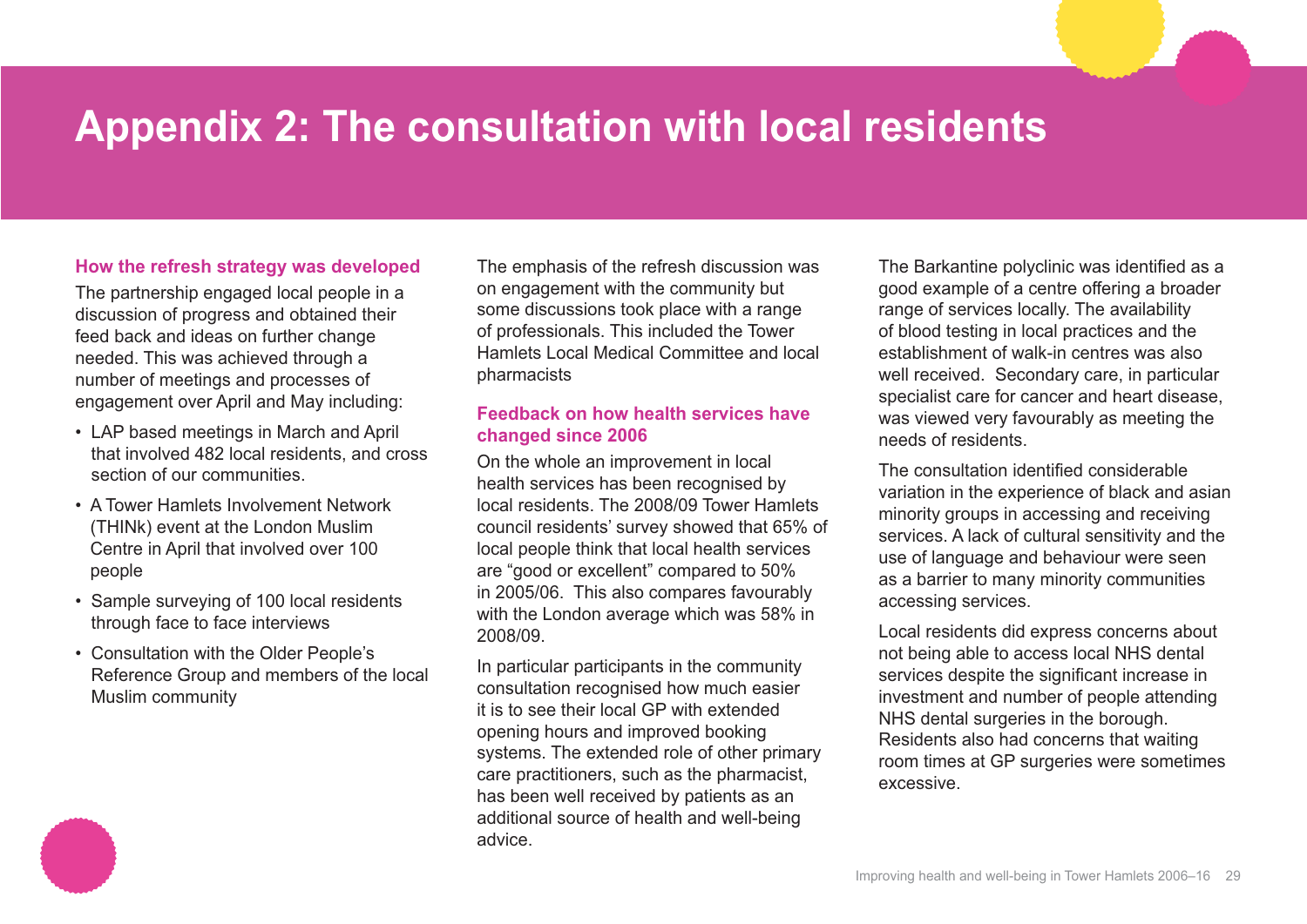

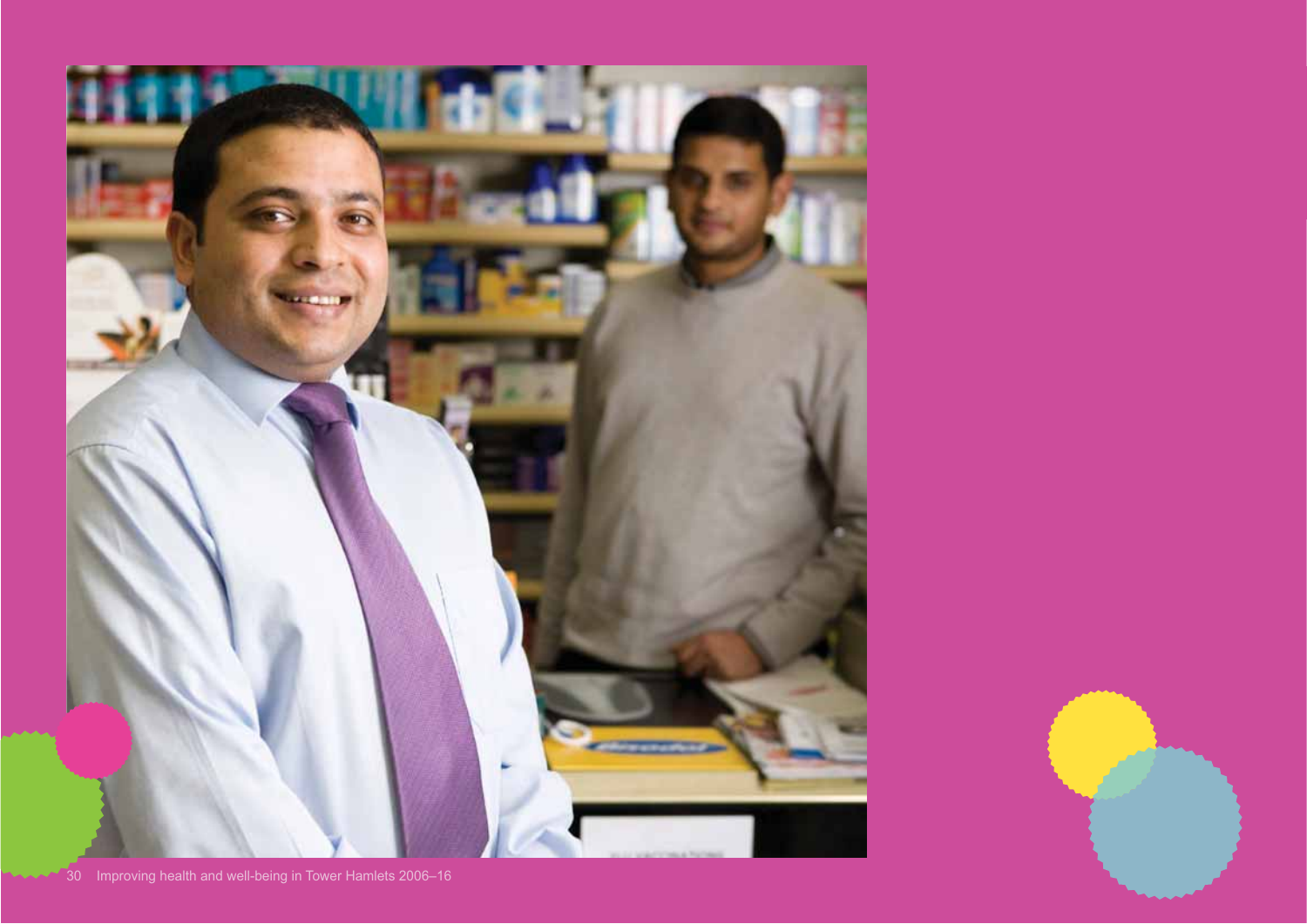Some participants identified gaps in provision ranging from therapy support for those with mental heath problems, a lack of information and support for carers, to perceived deficiencies in the current range of day centre support for those with disabilities.

Given changes in the structure of the voluntary sector locally, there was an expressed desire for capacity building, network development and relationship development to ensure improved engagement with the third sector and better commissioning outcomes.

### **Priorities emerging from the consultation**

During the consultation with local residents, voluntary sector representatives and clinicians some clear themes and priorities for improving health and well-being emerged including;

- Supporting healthy lifestyles and improving access to information
- Improved joint working
- Improved access to services including GP surgeries, health centres and hospital services
- Integrated care for those with health and social care needs

The staying healthy agenda was understood by many of the participants. They sought much more information and support to assist choice on lifestyle and behaviour change.

Education and training on healthy eating, exercise and lifestyle was seen as a key objective to supporting families to improve their health either at home or through schools and community centres.

Change was sought in terms of the availability of information on services in different languages with greater use of different media and technology to communicate to the public and with individuals on services. Solutions ranged from the use of local television for common information and messages, to texting and mobile phones, in addition to post and internet.

Younger people advocated a tough line to be played by the authorities on the regulation of under age purchase of tobacco and drink. But they also sought to have more positive and "cool" imagery around healthy lifestyles. Some participants advocated the use of incentives to promote the giving up of smoking or other harmful activities.

Many participants including those representing young people wanted further joint working between NHS Tower Hamlets and the local authority to promote easy access to physical activity and to use planning mechanisms to promote walking and cycling. Some wanted the local authority to be more active in controlling the sale of fast food locally although they recognised the constraints of law in this regard.

The principle of integrated working at a local level for those with health and social care needs was identified as a priority and a way of improving the health and well-being of many people. The potential of extending it to other areas such as drug use with close working required of the NHS Tower Hamlets, the local authority and the police to combat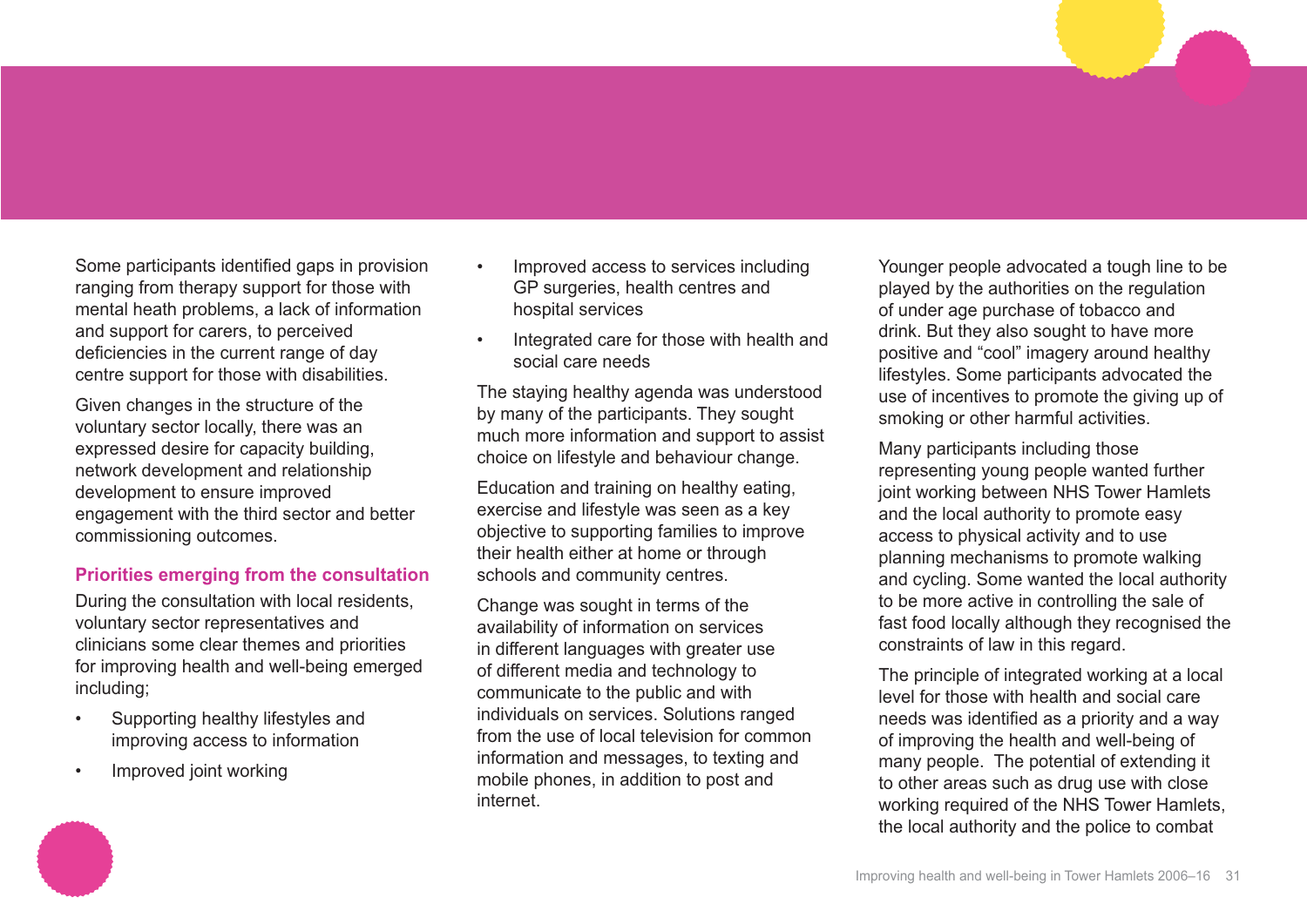

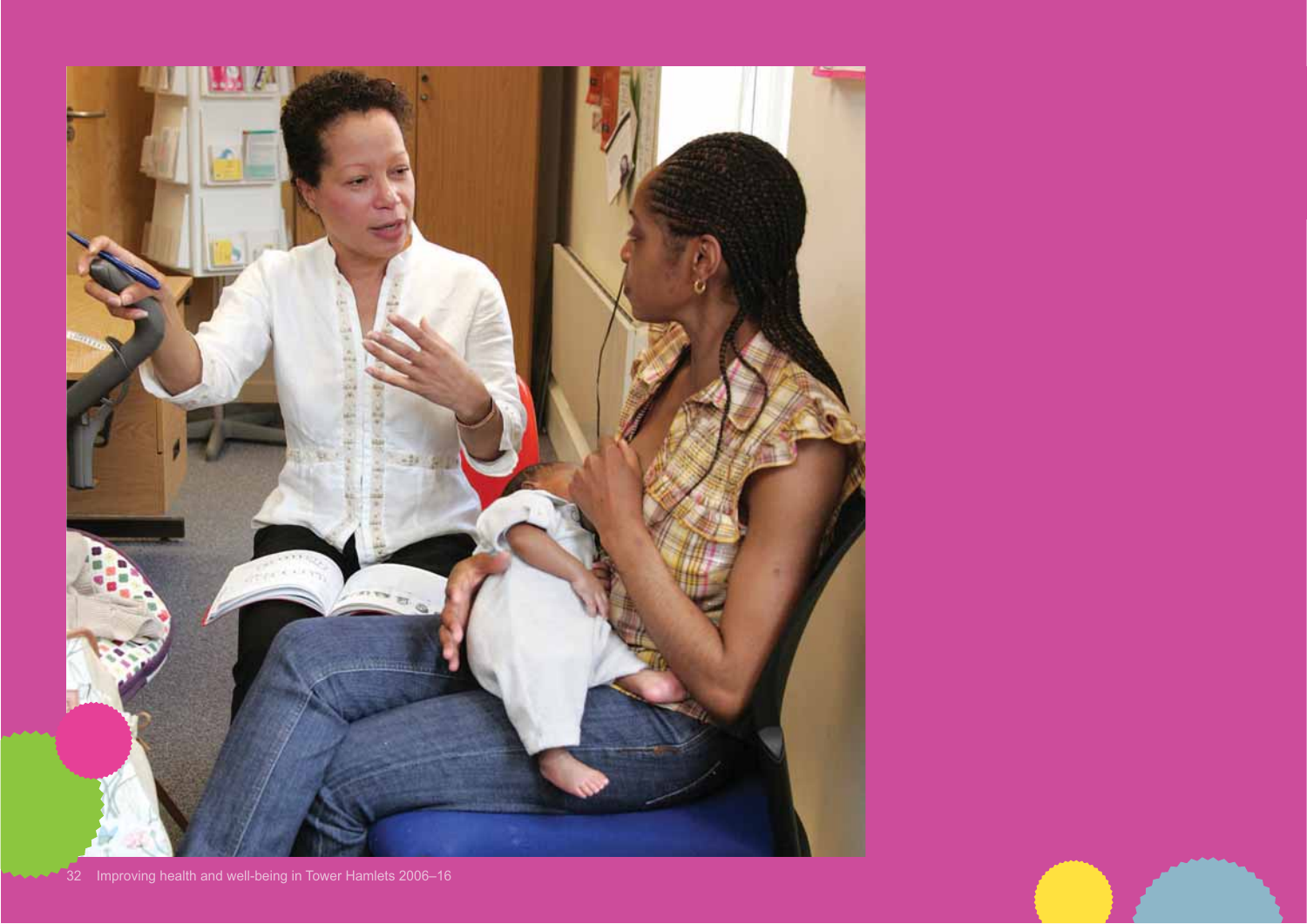use of drugs and to promote of treatment services.

The training of local people in health and well-being skills was seen to be a way of opening up opportunities for the local community to enter health and social care related employment.

When it came to changes in services, many were in favour of the development of integrated health centres (or polyclinics) but were keen to preserve very local access to some primary care services through their local surgery. It was felt that local access to services might be enhanced through the offer of clinics within local community centres, pubs and mobile units.

Local voluntary organisations saw great potential to expand their role in acting as health promoters as well as care providers. The development of the personalisation agenda offered particular opportunities for local people to choose a voluntary sector solution.

Given changes in the structure of the voluntary sector locally, there is an expressed desire for some capacity building as well as support for network development.

Voluntary sector representatives are also keen to establish closer connection with those commissioning support from their sector, and to ensure that they better understood the commissioning process.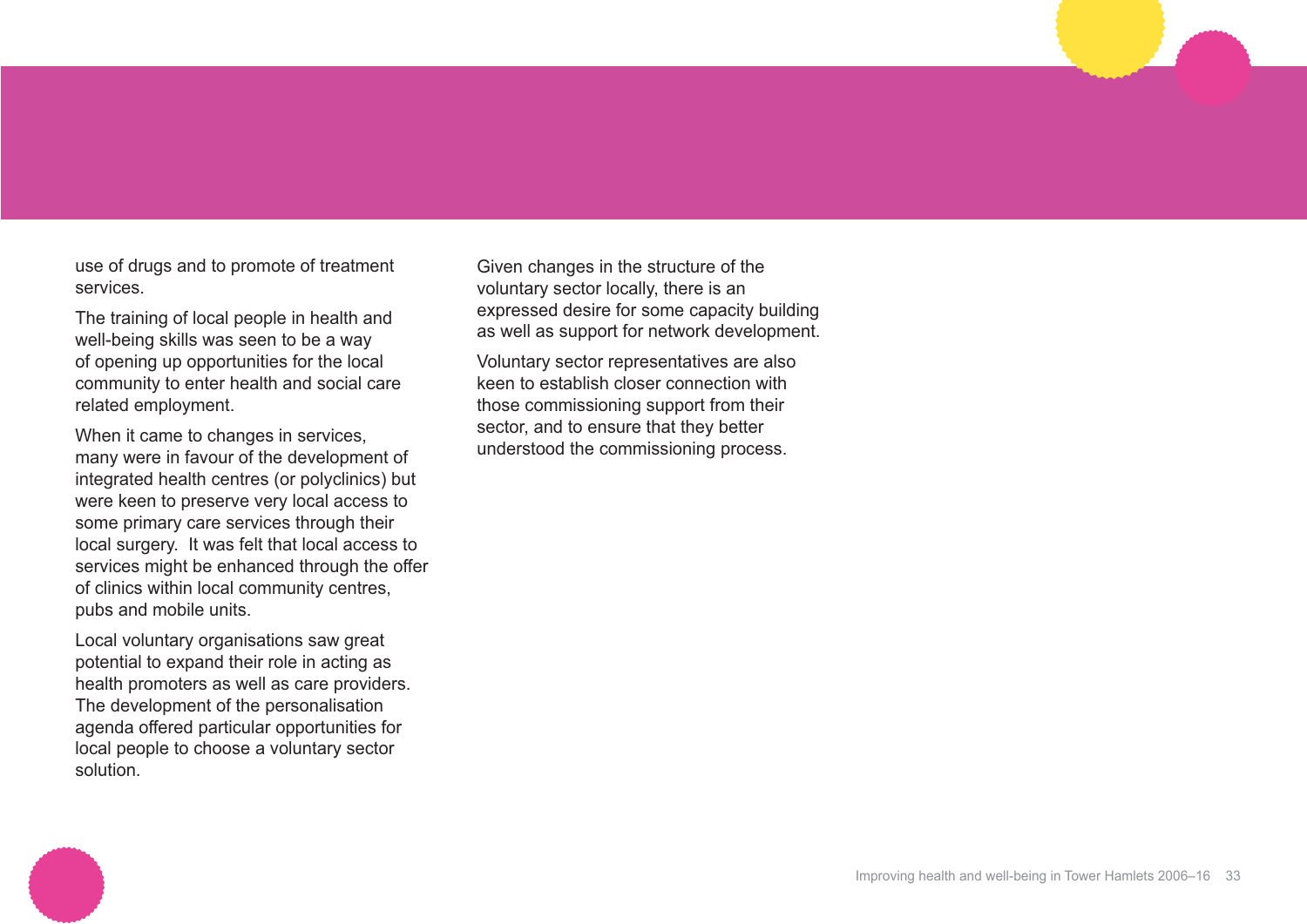